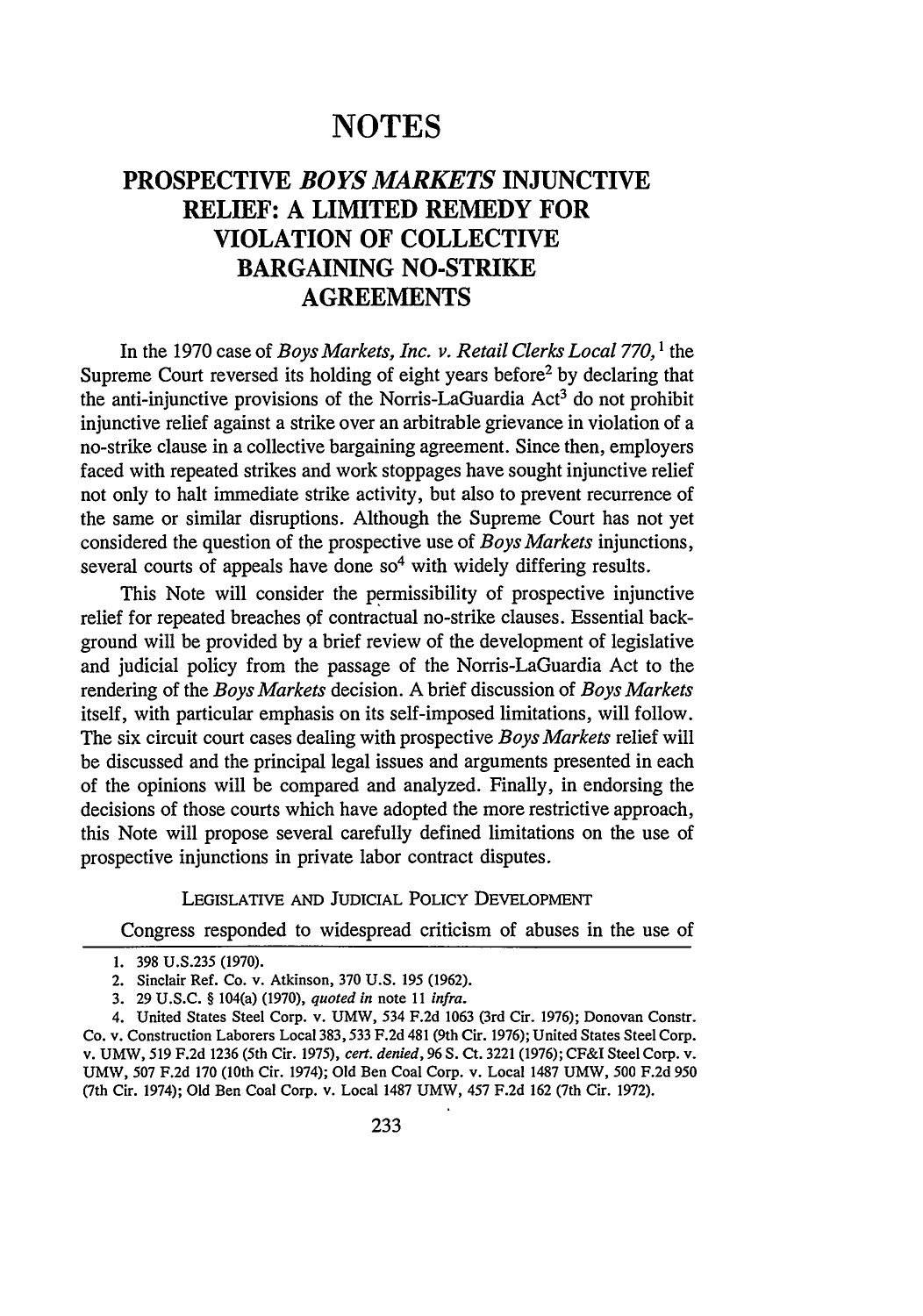injunctive relief in labor disputes<sup>5</sup> by enacting the Norris-LaGuardia Act<sup>6</sup> in 1932.<sup>7</sup> Among those practices contributing to what had been characterized by organized labor as "government by injunction"<sup>8</sup> were the issuance of injunctions ex parte on the basis of affidavits alone, the often unlimited breadth and scope of such injunctions, their enforcement by fine or imprisonment, and the absence of a right to jury trial for violations.9 The Act, which sought to eradicate such abuses, declared its objective to be the protection of workers' rights to organize themselves as a counterbalance to government's historic support of the power of organized capital. 10 It explicitly withdrew the federal courts' jurisdiction to issue any temporary restraining order, preliminary injunction or permanent injunction in cases arising from or involving labor disputes.<sup>11</sup>

In 1947, the Labor-Management Relations Act (Taft-Hartley Act)<sup>12</sup> was passed, aimed at rectifying a new imbalance<sup>13</sup> which had arisen in the struggle between labor and management.<sup>14</sup> Of particular significance is section 301(a) of the Act, which provides that:

Suits for violation of contracts between an employer and a labor organization representing employees in an industry affecting commerce as defined in this chapter, or between any such labor organizations, may be brought in any district court of the United States having jurisdiction of the parties, without respect to the amount in controversy or without regard to the citizenship of the parties.<sup>15</sup>

6. 29 U.S.C. **§§** 101 *et seq.* (1970).

7. A. **GOLDMAN, THE SUPREME COURT AND LABOR-MANAGEMENT** RELATION **LAW** 25 (1976).

**8. STATUTORY HISTORY OF THE UNITED STATES: LABOR ORGANIZATION** 162 (R. Koretz ed. 1970).

**9.** H. WELLINGTON, **LABOR AND THE LEGAL PROCESS** 39-40 **(1968).** *See also* **STATUTORY** HISTORY, *supra* note 8, at 181-85.

*10. See* 29 U.S.C. **§** 102 (1970).

**11.** No court of the United States shall have jurisdiction to issue any restraining order or temporary or permanent injunction in any case involving or growing out of any<br>labor dispute to prohibit any person or persons participating or interested in such<br>dispute . . . from doing, whether singly or in concert, a (a) Ceasing or refusing to perform any work or to remain in any relation of employment; . .

*Id. §* 104. The Act defines a "labor dispute" as

any controversy concerning terms or conditions of employment, or concerning the any control of persons in negotiating, fixing, maintaining, changing, association or representation of persons in negotiating, fixing, maintaining, changing, or seeking to arrange terms or conditions of employment, regardl

Id. § 113(c).

12. Id. §§ 141 et seq.

13. In the report of the Senate Committee on Labor and Public Welfare submitted by Robert Taft, the inadequacy of existing industrial relations law was stressed and the argument made that union activities had been placed 'beyond the pale of Federal law.' STATUTORY HISTORY, *supra* note 8, at 589-90.

14. *See* **29 U.S.C.** *§* 151 (1970).

**15.** Id. **§** 185(a).

*<sup>5.</sup> See generally* F. **FRANKFURTER** & **N. GREENE, THE LABOR INJUNCTION (1930).**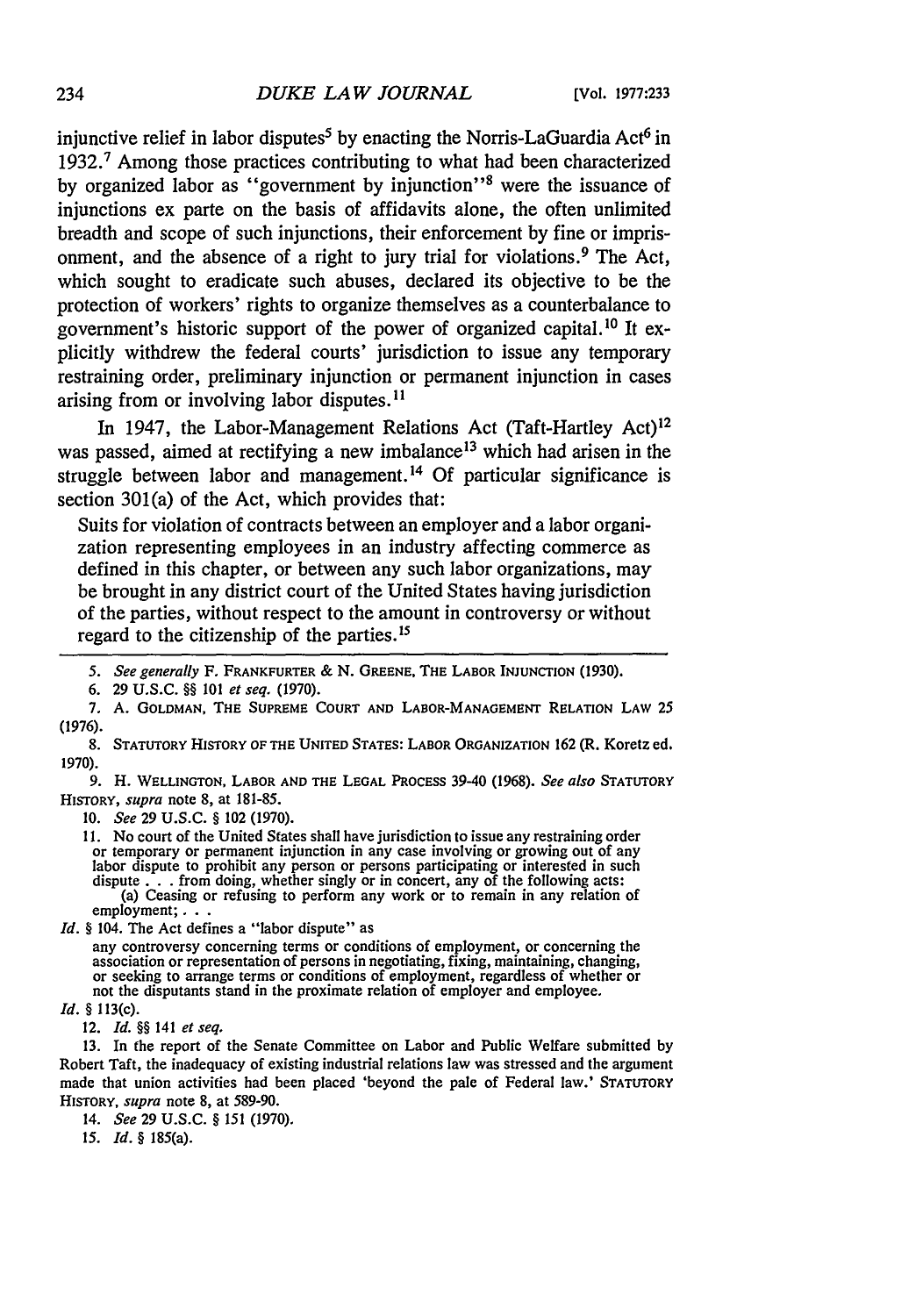The legislative history of section 301 is "cloudy and confusing,"<sup>16</sup> but interpretation of its purpose by the Supreme Court, most recently in the *Boys Markets* decision, indicates that the section is to function in accommodation with rather than in opposition to the Norris-LaGuardia Act. In *Textile Workers Union v. Lincoln Mills*,<sup>17</sup> the Court held that a federal court could, under the authority of section 301(a), compel arbitration of disputes where such arbitration was provided for in the collective bargaining agreement.<sup>18</sup> While the federal courts' power to enforce agreements to arbitrate was thus clearly established,<sup>19</sup> the question remained whether a similar view should obtain with respect to injunctive relief against strike activity in violation of an agreement to submit disputes to arbitration. The resolution of this issue necessitated the reconciliation of two seemingly antithetical statutes: the Norris-LaGuardia Act, which apparently removed the federal judiciary from labor disputes, and the Taft-Hartley Act, which allowed renewed judicial participation.<sup>20</sup> The first occasion for Supreme Court resolution of this conflict was provided in *Sinclair Refining Co. v. Atkinson.* **21**

In *Sinclair,* a majority of the Court affirmed the dismissal of an employer's suit for injunctive relief against a strike over an arbitrable grievance which violated a no-strike clause in the collective bargaining agreement. The majority relied principally on the fact that Congress, in enacting Taft-Hartley, had expressly declined to repeal the straightforward prohibitions of the Norris-LaGuardia Act. Absent such congressional action, the majority concluded, those prohibitions remained in effect.<sup>22</sup> In dissent, Justice Brennan endorsed an "accommodation" approach to the two statutes.<sup>23</sup> He advocated a balancing of the competing policy considera-

17. 353 U.S. 448 (1957).

18. Justice Douglas, delivering the opinion of the Court, quoted the legislative history, see S. REP. No. 105, 80th Cong., Ist Sess. 16 (1947), to support the Court's decision that the enforceability of collective bargaining agreements is the chief inducement for employers to enter into such contracts. "Plainly," Justice Douglas reasoned, "the agreement to arbitrate grievance disputes is the *quid pro quo* for an agreement not to strike." 353 U.S. at 455.

19. *See also* United Steelworkers v. American Mfg. Co., 363 U.S. 564 (1960); United Steelworkers v. Warrior & Gulf Navigation Co., 363 U.S. 574 (1960); United Steelworkers v. Enterprise Wheel & Car Corp., 363 U.S. 593 (1960). These cases, often referred to as the "Steelworkers Trilogy," reaffirmed the congressional policy favoring resolution of labor disputes through enforced arbitration where the parties had agreed by contract to arbitration procedures.

20. *See* Gould, *On Labor Injunctions, Unions, and the Judges: The* Boys Markets *Case,* 1970 Sup. **CT.** REV. 215, 219-20.

21. 370 U.S. 195 (1962).

22. *Id.* at 203. This reasoning was based on an extensive analysis of the legislative history of section 301. *Id.* at 203-12 (Black, J.); *see* A. **GOLDMAN,** *supra* note 7, at 117. Further, the Court rejected the argument that section 301 had, if nothing else, conferred on the courts the power to "accommodate" the provisions of the seemingly contradictory statutes. 370 U.S. at 209. The Court concluded by deferring to the legislature, stating that any reform of the Norris-LaGuardia Act would have to come from Congress. *Id.* at 214-15.

**23. Of** course § **301 . . .**did not, for purposes of actions brought under it, "repeal"

<sup>16.</sup> Textile Workers Union v. Lincoln Mills, 353 U.S. 448, 452 (1957).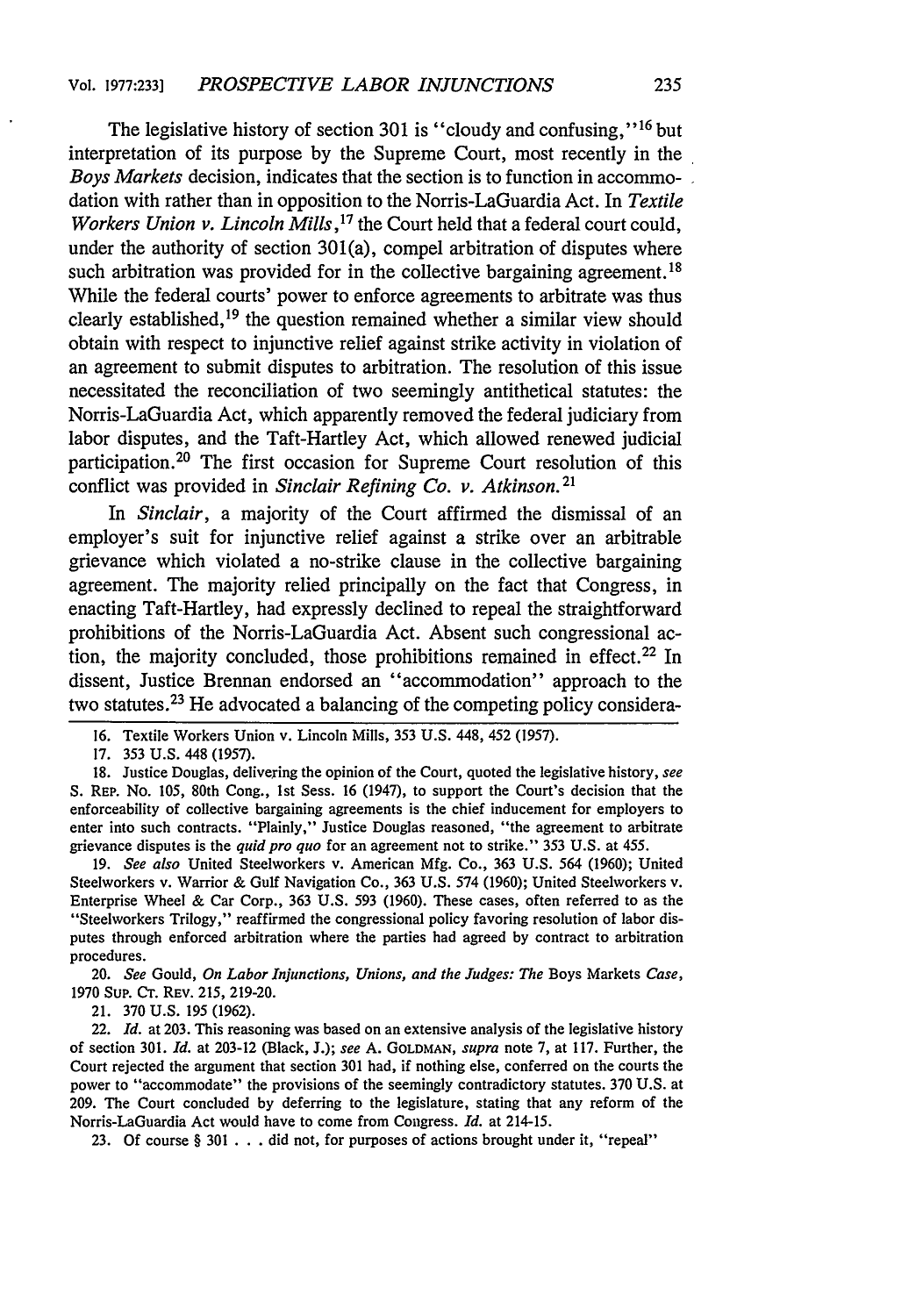tions, observing that "the availability of the injunctive remedy in this setting is far more necessary to the accomplishment of the purposes of § 301 than it would be detrimental to those of Norris-LaGuardia."<sup>24</sup>

#### THE *BoYs MARKETS* DECISION

In 1970, *Boys Markets, Inc. v. Retail Clerks Local 77025* presented the Court with an opportunity to acknowledge *Sinclair's* disharmony with the accepted national policy of promoting peaceful settlement of labor disputes through arbitration, to re-examine the soundness of that holding, and to overrule it. Justice Brennan, now writing for the majority, observed that developments subsequent to *Sinclair* had demonstrated that the holding of that case frustrated rather than furthered the goals of national labor policy. <sup>26</sup>

370 U.S. at 215-16 (Brennan, J., dissenting).

24. *Id.* at 218 (Brennan, J., dissenting). That is, while labor's loss of its strike weapon is at least partially compensated by its ability to obtain specific enforcement of the employer's obligation to arbitrate (thus preventing the inequitable disarming of labor to which the Norris-LaGuardia Act was addressed), the enjoining of a strike over an arbitrable grievance may be essential to the enforcement of the arbitration agreement. Without this power to enjoin, the district court may be crippled in the performance of its section 301 function. *Id.* at 216-19.

It is interesting to note that the injunction sought in *Sinclair* would have required prospective application, and Justice Brennan recognized in his dissenting opinion the added complexity of a request for future relief:

[T]he court should remand the case to the District Court with directions to consider whether to grant the relief sought—an injunction against future repetitions. This would entail a weighing of the employer's need for such question the feasibility of setting up *in futuro* contempt sanctions against the union (for striking) and against the employer (for refusing to arbitrate) in regard to prospec- tive disputes which might fall more or less clearly into the adjudicated category of ive disputes which might fall more or less clearly into the adjudicated category of arbitrable grievances. In short, the District Court will have to consider with great care whether it is possible to draft a decree which w interests at stake.

#### *Id.* at 228-29.

25. 398 U.S. 235 (1970). The dispute originated with union insistence that work done by non-union employees of petitioner's supermarket be done again by union personnel. Petitioner's refusal was followed by work stoppage and picketing, despite the provisions of the collective bargaining agreement to which Boys Markets and the union were parties requiring that all disputes over its interpretation be resolved through arbitration without work stoppage. When the union refused to terminate the strike and comply with arbitration procedures, Boys Markets sought injunctive relief in state court.

Following the state court's issuance of a temporary restraining order, the union removed the case to the federal district court and moved to quash the state court's order. The district court, however, found the dispute arbitrable under the agreement and held the strike to be in breach of contract. The strike was enjoined and arbitration ordered. The Court of Appeals for the Ninth Circuit reversed in recognition of the Supreme Court's holding in *Sinclair v. Atkinson* that § 4 of the Norris-LaGuardia Act prohibits such injunctive relief even where the collective bargaining agreement provides mandatory arbitration procedures.

The Supreme Court reversed the Ninth Circuit's decision, remanding with directions to enter judgment affirming the order of the district court.

26. *Id.* at 241. Paramount among these developments was the Court's decision in Avco

<sup>§ 4</sup> of the Norris-LaGuardia Act. But the two provisions do co-exist, and it is clear beyond dispute that they apply to the cases before us in apparently conflicting beyond dispute that they apply to the cases before us in apparently conflicting senses. Our duty, therefore, is to seek out that accommodation of the two which will give the fullest possible effect to the central purposes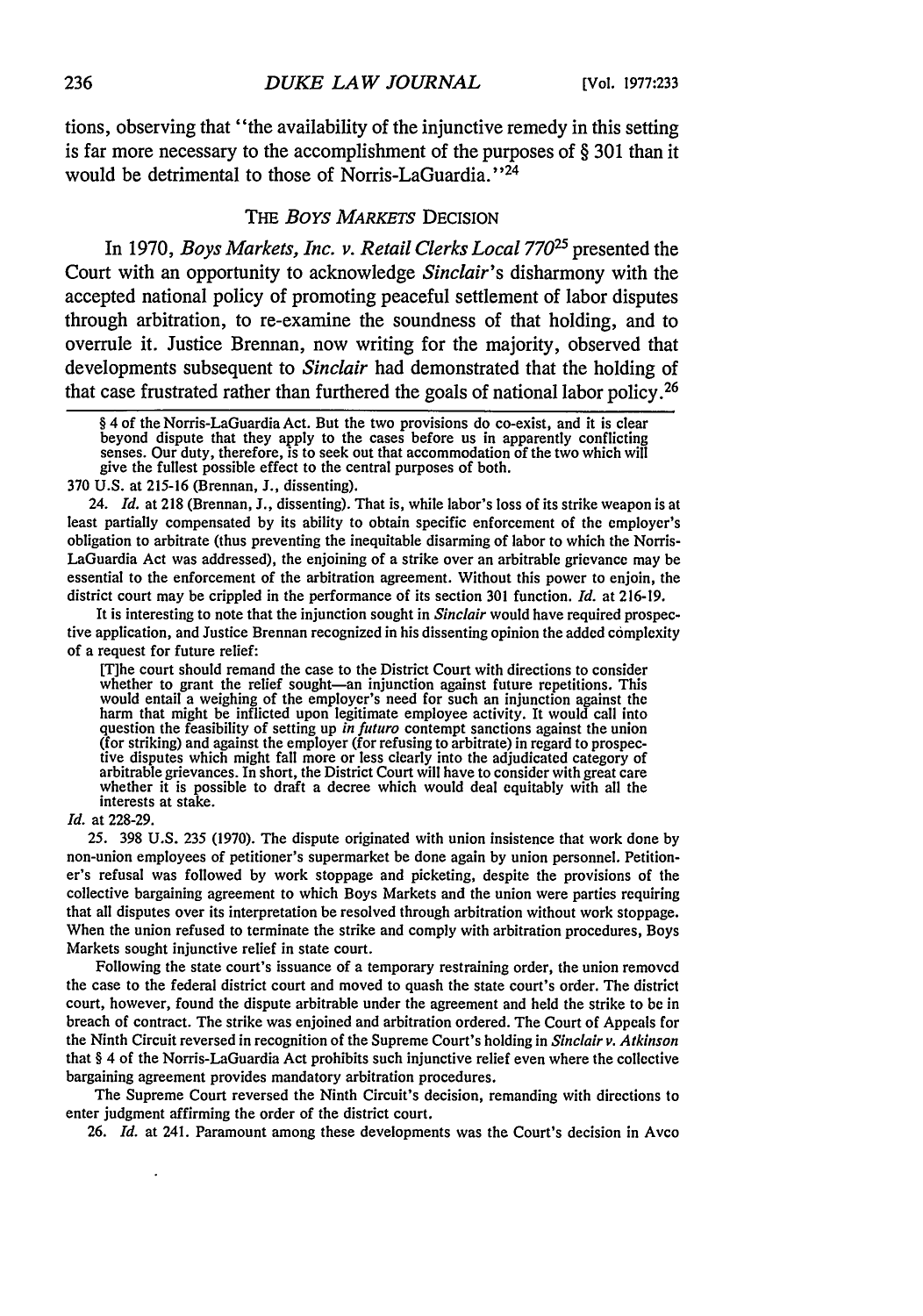The Court also noted the inadequacy of the remaining forms of relief available to employers in section 301(a) suits under the *Sinclair* holding: damages awarded after the dispute had been settled might be a poor substitute for immediate cessation of the strike, and a damage action prosecuted in the aftermath of a labor dispute might aggravate employee dissatisfaction and delay resolution of differences.<sup>27</sup> The Court endorsed the accommodation approach urged by the *Sinclair* dissent, 28 which it believed to be consistent with the gradual shift in federal labor policies, from Norris-LaGuardia to Taft-Hartley, as economic conditions and labor relations had evolved.<sup>29</sup>

The *Boys Markets* opinion concluded by insisting that its holding was a "narrow one,"<sup>30</sup> carefully tailored to leave intact the vitality of the Norris-LaGuardia Act. The restricted dimensions of the appropriate conditions for approval of injunctive relief are to be measured by the principles announced in the *Sinclair* dissent, as explicitly adopted **31** by the *Boys Markets* Court:

"A District Court entertaining an action under § 301 may not grant injunctive relief against concerted activity unless and until it decides that the case is one in which an injunction would be appropriate despite the Norris-LaGuardia Act. When a strike is sought to be enjoined

Corp. v. Aero Lodge 735, 390 U.S. 557 (1968). In *Avco,* the Court held that section 301(a) suits initiated in state courts could be removed to federal courts under federal question jurisdiction, pursuant to 28 U.S.C. § 1441 (1970). The incentive for union defendants to remove to federal court in order to take advantage of the injunction prohibitions of the Norris-LaGuardia Act was obvious. The result directly contravened the congressional purpose in enacting section 301(a) to *supplement* rather than usurp pre-existing state court jurisdiction. *See* Boys Markets, Inc. v. Retail Clerks Local 770, 398 U.S. 235, 245 (1970). The combined effect of *Sinclair* and *Avco* was to oust state courts of jurisdiction in section 301(a) suits for injunctive relief, to encourage "rampant forum shopping," and to frustrate any uniformity in arbitration agreement enforcement by creating inconsistencies in the availability of vital injunctive relief. *Id.* at 243-46.

**27. 398 U.S.** at 248. *See also* ABA LABOR **RELATIONS SECTION,** REPORT OF SPECIAL *Atkinson-Sinclair* COMMITrEE, pt. 2, at 226 (1963). The report of the committee's neutral members rejected the efficacy of damage relief and the remedy of employer disciplinary action. 28. 398 U.S. at 250.

29. The Norris-LaGuardia Act was responsive to a situation totally different from that which exists today. In the early part of this century, the federal courts generally were regarded as allies of management in its attempt to prevent the organization and strengthening of labor unions; and in this struggle the injunction became a potent weapon that was wielded against the activities of labor groups . **. .** . As labor organizations grew in strength and developed toward maturity, congressional em- phasis shifted from protection of the nascent labor movement to the encouragement of collective bargaining and to administrative techniques for the peaceful resolution of industrial disputes. This shift in emphasis was accomplished, however, without extensive revision of many of the older enactments, including the anti-injunction section of the Norris-LaGuardia Act. Thus it became the task of the courts to accommodate, to reconcile the older statutes with the more recent ones.

*Id.* at 250-51.

30. *Id.* at 253. The Court found that while the central purpose of Norris-LaGuardia would not be sacrificed by the "limited use of equitable remedies" to further the policy of arbitration, *id.,* it does not "follow from what we have said that injunctive relief is appropriate as a matter of course in every case of a strike over an arbitrable grievance." *Id.* at 253-54.

31. *Id.* at 254.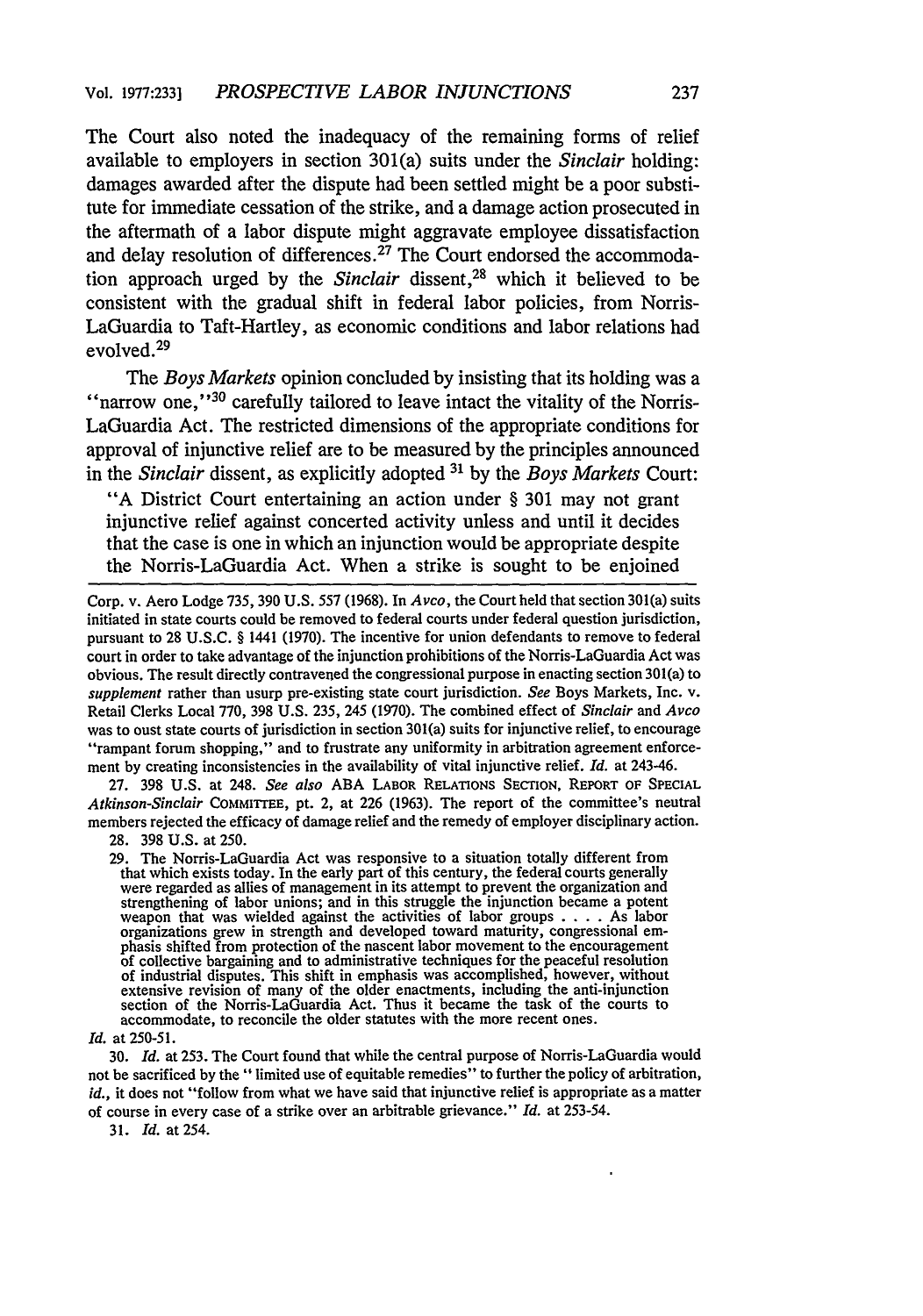because it is over a grievance which both parties are contractually bound to arbitrate, the District Court may issue no injunctive order until it first holds that the contract *does* have that effect: . . . Beyond this, the District Court must, of course, consider whether issuance of an injunction would be warranted under ordinary principles of equitywhether breaches are occurring and will continue, or have been threatened and will be committed; whether they have caused or will cause irreparable injury to the employer; and whether the employer will suffer more from the denial of an injunction than will the union from its issuance."<sup>32</sup>

#### PROSPECTIVE APPLICATION: CONFLICT AMONG THE CIRCUITS

*Boys Markets* injunctions have been issued in a variety of situations since 1970, and considerable controversy has arisen over the propriety of their issuance.<sup>33</sup> One area of recent controversy is the permissibility of prospective *Boys Markets* injunctive relief for repeated violations of employees' contractual no-strike obligations.

The most useful foundation for analyzing the prospective injunction question was provided by the Court of Appeals for the Seventh Circuit in *Old Ben Coal Corp. v. Local 1487 UMW (Old Ben* 1).34 In that case, the union had appealed a broad injunction issued by the district court which prohibited the union from continuing its current strike at the Old Ben mines and enjoined future strikes over any arbitrable grievances which might arise during the life of the National Bituminous Coal Wage Agreement **(NBCWA)<sup>3</sup> <sup>5</sup>**of **1968.36** In issuing the broad injunction, the district court had

32. *Id.* (quoting Sinclair Ref. Co. v. Atkinson, 370 U.S. at 228 (Brennan, J., dissenting)). This enunciation of guidelines in the *Sinclair* dissent reappears in almost all of the court of appeals decisions considered *infra.*

33. One of the most frequently debated areas of application was that of sympathy strikes. *See, e.g.,* Note: *The Applicability of* Boys Markets *Injunctions to Refusals to Cross a Picket Line,* 76 COLUM. L. REV. 113 **(1976);** Comment, *Labor Law: The Availability of Federal Injunctive Relief to Halt Sympathy Strikes,* 9 CREIGHTON L. REV. 613 (1976); *cf.* United States Steel Corp. v. UMW, 519 F.2d 1236, 1244 n.15 (5th Cir. 1975), *cert. denied,* 96 **S.** Ct. 3221 (1976).

The Supreme Court finally resolved the controversy in Buffalo Forge Co. v. United Steelworkers, 96 S. Ct. 3141 (1976), concluding that sympathy strikes, because they do not involve disputes between management and the union striking in sympathy, may not be enjoined pending an arbitrator's decision as to whether the strike is forbidden **by** the parties' contractual no-strike commitment. *See id.* at 3147 n.10 fora compilation of court of appeals positions on the sympathy strike issue.

34. 457 F.2d 162 (7th Cir. 1972).

35. The National Bituminous Coal Wage Agreement is the collective bargaining agreement under which all but one (Donovan Constr. Co. v. Construction Laborers Local 383, 533 F.2d 481 (1976)) of the circuit court cases considered here were brought. Versions of the NBCWA, effective for a three-year period, were signed in 1968, 1971 and 1974 between the Bituminous Coal Operators' Association and the United Mine Workers.

36. 457 F.2d at 163. The strike which gave rise to the suit in *Old Ben I* had been initiated to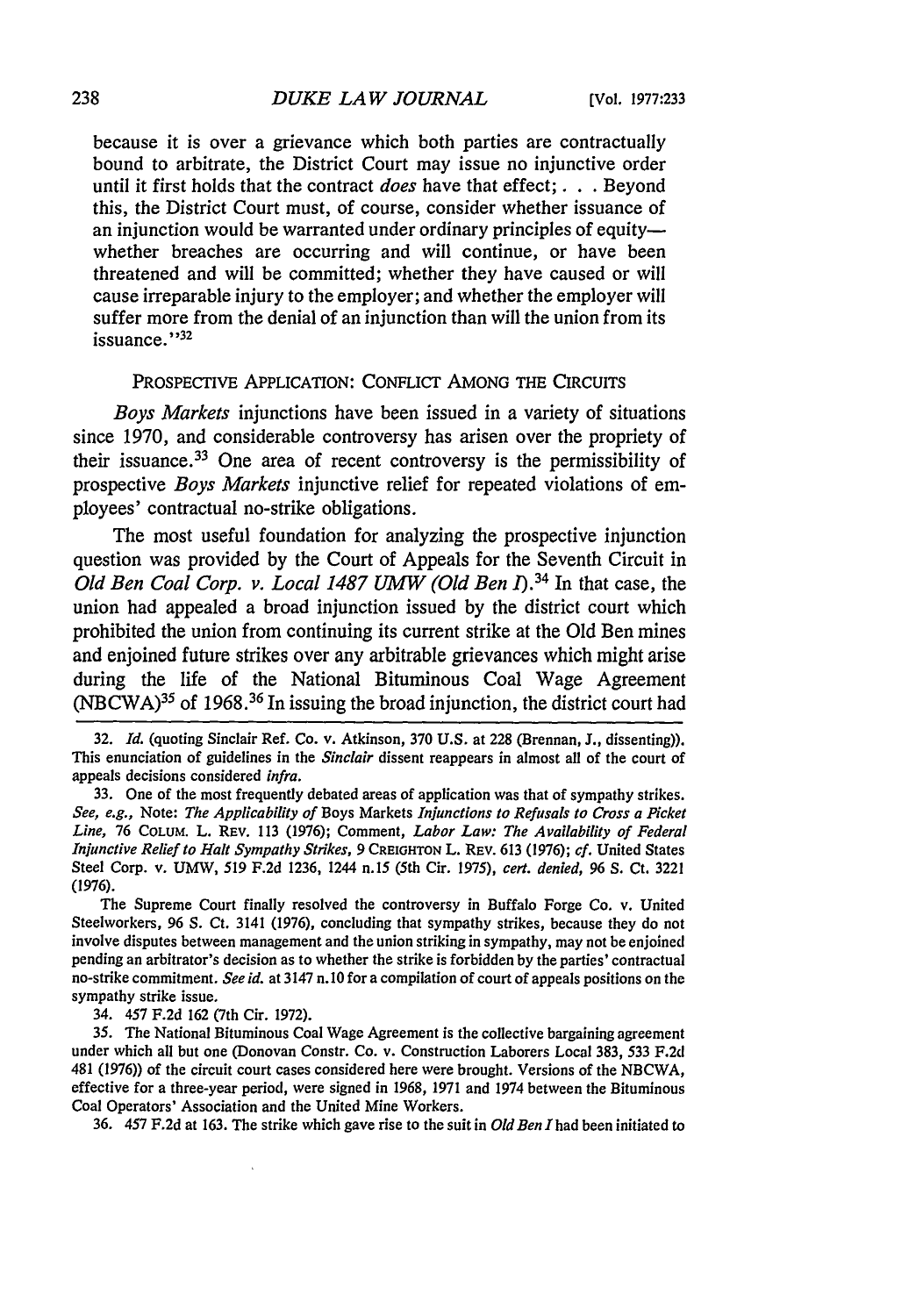relied on findings of repeated work stoppages over arbitrable grievances.<sup>37</sup> The Seventh Circuit reversed the district court's grant of prospective injunctive relief with little discussion of the implications of such a remedial measure. It modified the district court's order, deleting the expansive prospective prohibition in recognition of the "cautious approach" mandated by the existence of the Norris-LaGuardia Act.<sup>38</sup> The court reserved the option of approving such broad prospective relief at a later date should the union prove unwilling to comply with the district court's determination of its rights. $39$ 

The Seventh Circuit exercised that option two years later in the second *Old Ben Coal Corp. v. Local 1487 UMW (Old Ben II).<sup>40</sup> The court* affirmed without modification a permanent injunction against work stoppages and strikes over arbitrable differences under the NBCWA of 1971 for the life of that agreement. In refuting the union's claims of overbreadth and vagueness,41 the court emphasized that the language of the injunction was taken directly from the parties' contractual agreement,  $42$  and that the union would not be prejudiced by a broad prospective injunction, even in close cases where the arbitrability of the grievance might be unclear, because of its right to seek declaratory relief.<sup>43</sup>

In the same year, the propriety of broad prospective injunctive relief in arbitrable labor disputes and the prerequisites for such relief were discussed and somewhat refined in *CF&I Steel Corp. v. UMW*.<sup>44</sup> The trial court<sup>45</sup> had reviewed a series of work stoppages over various arbitrable grievances concerning employee discharges, suspensions, work assignments, portal-toportal pay, medical services, vacation pay and hoistmen's pay, and had concluded that only the first three of these grievances were likely to cause

protest the discharge of a union member-an arbitrable grievance under the NBCWA. *See id.* at 164-65.

For a discussion of the application of prospective injunctions to the particular conditions of the coal mining industry, see Note, *Prospective* Boys Markets *Injunctions,* 90 HARv. L. REv. 790 (1977).

<sup>37. 457</sup> F.2d at 165. This strike was determined to be the thirteenth such stoppage over an arbitrable dispute since the NBCWA had gone into effect. *Id.* at 163. The court also found that the employer had sustained irreparable injury which would continue unless work stoppages were enjoined, for the coal mining industry was operating at full capacity and production time lost could never be recovered. *Id.*

<sup>38.</sup> *Id.* at 165.

<sup>39.</sup> Id.

<sup>40. 500</sup> F.2d 950 (7th Cir. 1974).

<sup>41.</sup> *Id.* at 953.

<sup>42.</sup> Id.

<sup>43.</sup> *Id.*

<sup>44. 507</sup> F.2d 170 (10th Cir. 1974).

*<sup>45.</sup>* CF&I Steel Corp. v. UMW, 372 F. Supp. 846 (D. Colo. 1973), *aff'd,* 507 F.2d 170 (10th Cir. 1974).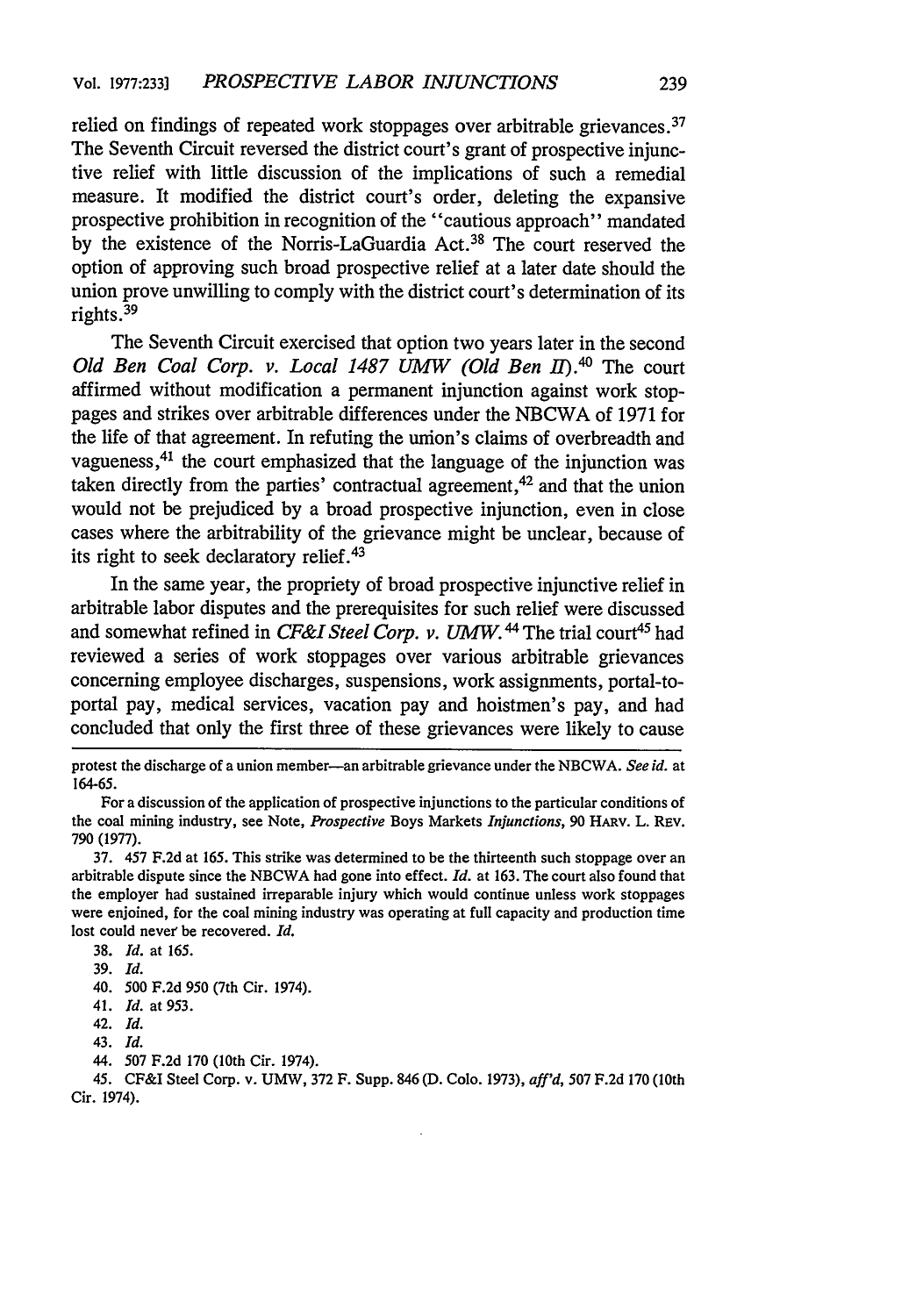recurring stoppages.<sup>46</sup> An injunction was therefore issued ordering that the miners "be **. . .** enjoined from engaging in a strike [or] work stoppage • **. .** at the Allen Mine **. .** . over disputes arising from employee suspensions, employee discharges, and work assignments, during the remaining life of the National Bituminous Coal Wage Agreement of 1971."<sup>47</sup>

On appeal, the Tenth Circuit affirmed, rejecting union objections of vagueness and overbreadth similar to those raised in *Old Ben 11.* The *CF&I* court adopted as its principal criterion for the granting of prospective relief the language of the *Boys Markets* opinion which incorporated Justice Brennan's *Sinclair* dissent: "'The District Court must, of course, consider **. .** . whether breaches are occurring and *will continue* or have been threatened and *will be committed ...* .<sup>1148</sup> The Tenth Circuit concluded that where, as here, the record disclosed "an unlawful proclivity **. . .** to pursue a course of conduct in violation of the agreement of the parties . . .,"<sup>49</sup> the proper scope of injunctive relief, viewed in terms of *Boys Markets'* balancing of the policies of Norris-LaGuardia and section 301, was not exceeded by a prospectively applied decree.

A similar assortment of disputes resulting in work stoppages precipitated a dramatically different result the following year in *United States Steel Corp. v. UMW (U.S. Steel (5th Cir.)).*<sup>50</sup> There, the Court of Appeals for the Fifth Circuit reviewed an injunction which prohibited, for the last year of the 1971 NBCWA's term, any strike or work stoppage "over any disagreement about the interpretation or application of the collective bargaining agreement between the parties or any disagreement over any matter not mentioned in said agreement, or over local trouble of any kind."<sup>51</sup> The district court 52 had justified issuance of the injunction by pointing to the implied approval of prospective injunctive relief in the *Sinclair* dissent<sup>53</sup> and by reference to the record, which showed a pattern of strikes and disobedience of temporary restraining orders. 54 In an analytically thorough opinion by Judge Wisdom, the Fifth Circuit rejected the district court's rationale and reversed its decision, though sympathizing with its apparent exasperation in the face of repeated strikes over arbitrable issues and

50. 519 F.2d 1236 (5th Cir. 1975), cert. denied, 96 S. Ct. 3221 (1976).

51. Like the injunction in *Old Ben II,* the language of the order was taken directly from the NBCWA.

52. United States Steel Corp. v. UMW, 383 F. Supp. 1082 (N.D. Ala. 1974), *rev'd,* <sup>519</sup> F.2d 1236 (5th Cir. 1975), *cert. denied,* 96 **S.** Ct. 3221 (1976).

53. See note 32 *supra* and accompanying text.

54. 383 F. Supp. at 1090.

<sup>46. 372</sup> F. Supp. at 853.

<sup>47.</sup> *Id.*

<sup>48. 507</sup> F.2d at 176 (quoting Boys Markets, Inc. v. Retail Clerks Local 770, 398 U.S. 235, 254 (1970)) (emphasis by court of appeals).

<sup>49.</sup> *Id.* at 176-77.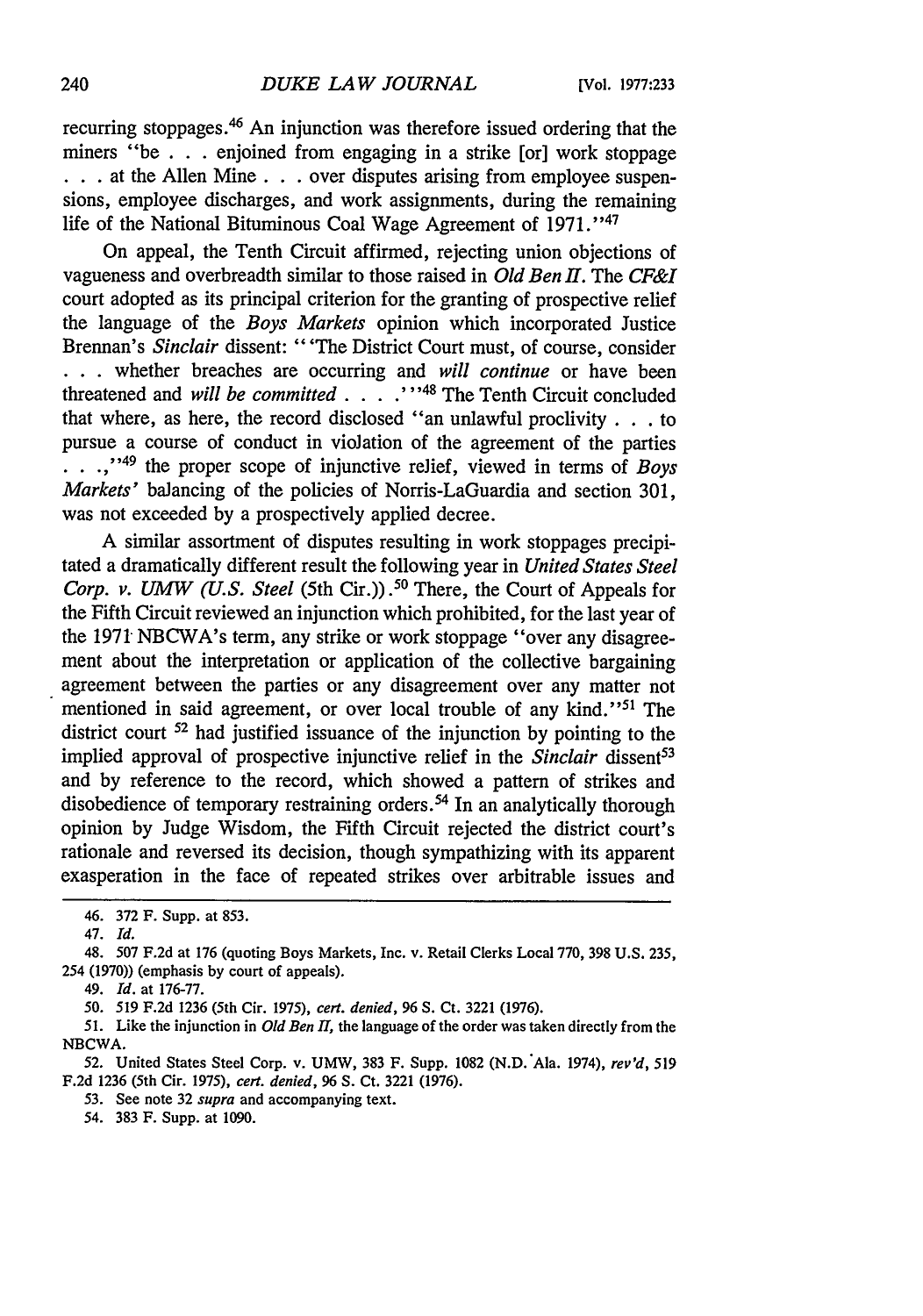continued disobedience of court orders. 55 The court concluded that the injunction failed for both overbreadth<sup>56</sup> and vagueness.<sup>57</sup>

The Court of Appeals for the Third Circuit considered the issue of prospective *Boys Markets* relief in *United States Steel Corp. v. UMW (U.S. Steel* **(3d** Cir.) **).51** The Third Circuit reached the same conclusion as did the Fifth Circuit in its *U.S. Steel* case, but through utilization of somewhat different criteria. The injunction which the **UMW** appealed to the Third Circuit was based on district court findings<sup>59</sup> that a series of illegal work stoppages had occurred within the previous twelve-month period.<sup>60</sup> The injunction issued **by** the district court, like those in *Old Ben I* and *U.S. Steel* (5th Cir.), ordered the defendants to cease striking and to refrain from picketing or interfering with operations "because of any difference concerning the meaning and application of the provisions of the Agreement [1974 **NBCWA]** or any difference about matters not specifically mentioned in the Agreement or because of any local trouble of any kind arising at the mine."<sup>61</sup> In addition, the injunction ordered compliance with the NBCWA's "Settlement of Disputes" procedures for resolution of three specific grievances 62 and any other "differences **. . .**as to the meaning and application

55. 519 F.2d at 1245.

56. The court of appeals asserted that the district court, by the issuance of what was in effect an injunction against striking for the life of the contract, had promoted one of the principal abuses at which the Norris-LaGuardia Act was aimed-injunctive overbreadth. See note 8 *supra* and accompanying text. "The carefully drawn guidelines in *Boys Markets* clearly call for case-by-case adjudication." 519 F.2d at 1245. The court further believed that the district court's position would compel the union to litigate the applicability of *Boys Markets* injunctive relief in contempt proceedings, *id.,* a predicament strongly reminiscent of "government by injunction." See notes 8-9 *supra* and accompanying text.

57. The court relied on section 9 of the Norris-LaGuardia Act, 29 U.S.C. § 109 (1970), focusing on its directive that only acts specified in the complaint may be enjoined (and then only after the court has made findings of fact which support the allegations in the complaint), and Federal Rule of Civil Procedure 65(d), which incorporates due process notice requirements by mandating specificity in the language of the injunction. Judge Wisdom assailed the rationale advanced by the Seventh Circuit in *Old Ben II*—that the injunction was not vague because it employed language of the parties' contractual agreement, see text accompanying note 42 *supra-noting* that a "collective bargaining agreement. **. .** is anything but a precise document **.... "** 519 F.2d at 1246. He concluded that the injunction must fail for vagueness because it substituted "nebulous contractual terms" for specific descriptions of particular acts. *Id.* n.19.

See notes 90-92 & 98-106 *infra* and accompanying text.

58. 534 F.2d 1063 (3d Cir. 1976).

59. United States Steel Corp. v. UMW, 393 F. Supp. 936 (W.D. Pa. 1975), *rev'd,* 534 F.2d 1063 (3d Cir. 1976).

60. 393 F. Supp. at 939. Each dispute had been subject to resolution under the Settlement of Disputes procedures of either the 1971 or 1974 NBCWA.

61. 534 F.2d at 1066.

62. The three stoppages which resulted in the order were sparked by (1) a dispute as to whether the company must furnish parking lot security guards at night, (2) disagreement over whether employees had the right to refuse to work with another employee who had worked during a previous illegal work stoppage, and (3) a seniority dispute involving the filling of temporary vacancies. Four other work stoppages had occurred in the same twelve-month period. *Id.*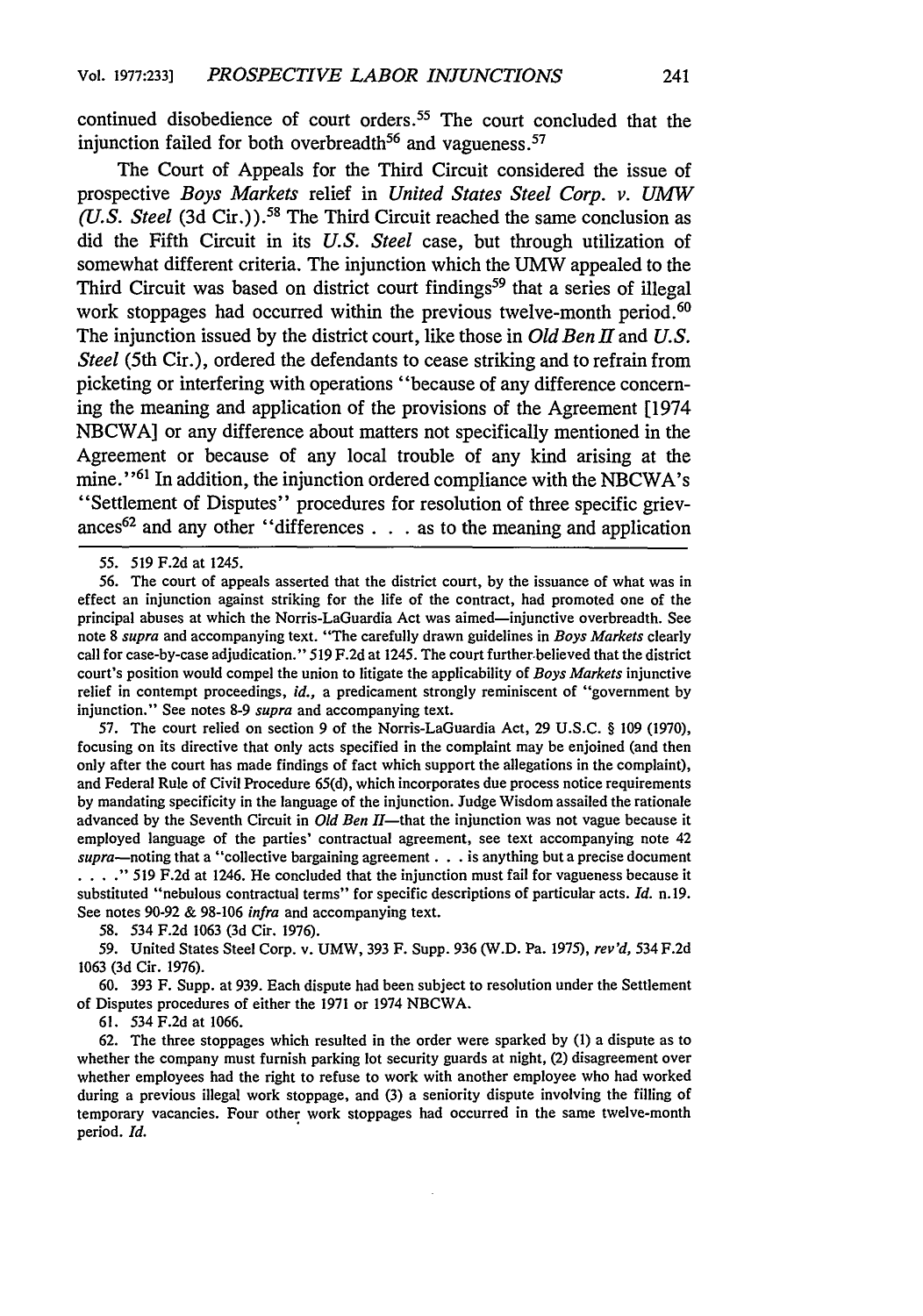of the provisions of [the] agreement," "differences **.** . **.** about matters specifically mentioned in [the] agreement **. .** . [or] any local trouble of any kind arising at the mine **...** . . . <sup>163</sup> The Third Circuit held that while the district court could properly have issued a *Boys Markets* injunction to enforce the NBCWA grievance-arbitration provisions, the injunction that was issued by the district court had to be vacated because it was overbroad and not sufficiently specific. <sup>64</sup>

The issue of prospective injunctive relief was considered most recently by the Court of Appeals for the Ninth Circuit in *Donovan Construction Co. v. Construction Laborers Local 383.65* The recurring objections of overbreadth and contravention of Norris-LaGuardia policy were voiced in the union's appeal of an injunctive decree, which enjoined it from "engaging in any strike or work stoppage or a threat of a work stoppage at the operations of plaintiff at the United States Veterans Hospital **. .** . concerning matters which are subject to being resolved by procedures contained in labor agreements by which plaintiffs and defendants are bound."<sup>66</sup> Acknowledging the inherent complications which are present when a court faces an anticipated rather than present controversy, the Ninth Circuit announced its

Before prospective injunctive relief is ordered the district court must, we think, make specific findings based on evidence in the record as to the types of violations which<br>have occured in the past and limit injunctive relief to the likelihood of their recur-<br>rence, *or to new and different kinds of violatio* rence, *or to new and different kinds of violations which may be expeted to occur in the future.* 

*Id.* (emphasis added).

The court also found the district court's injunction to be impermissibly vague because it failed to instruct the officers of the union what steps they would be required to take to prevent illegal work stoppages from recurring. *Id.* at 1077-78.

Judge Rosenn, concurring, agreed with the prerequisite for injunctive relief set out in Judge Gibbons' majority opinion. *Id.* at 1082. Judge Rosenn understood the majority opinion to say only that the broadly framed injunction issued by the district court was not warranted on the evidence before the court; he did not read the majority as prohibiting such a broad prospective injunction in all cases. *Id.* at 1081. According to his concurrence, the broad injunctive relief framed in the language of the contract would be appropriate when the pattern of past union violations could not reasonably be categorized. *Id.* at 1082.

65. 533 F.2d 481 (9th Cir. 1976).

66. *Id.* at 485. The dispute in this case concerned the respective rights of competing unions to do certain work. The employer-union contract had a no-strike clause specifically applicable to jurisdictional disputes which directed their submission to the National Joint Board for Settlement of Jurisdiction Disputes. *Id.* at 483.

<sup>63.</sup> *Id.* at 1066-67.

<sup>64.</sup> *Id.* at 1078. On the issue of overbreadth, the court noted that, in general, prospective relief may be justified by considerations of judicial economy; once a federal court has ascertained the meaning of a labor agreement in a section 301 suit, it should not be subjected to endless relitigation of the same question in slightly different contexts. *Id.* at 1077. The court insisted that injunctive relief can encompass a "pattern of ongoing activity," *id.,* but that the prospective relief should go no further than the pattern of violations suggests is necessary. The district court must find, in other words, that prior types of violations are likely to recur, or that new types of violations are likely to occur in the future. *Id.* The court suggested its own checklist of conditions to be met for such injunctive relief: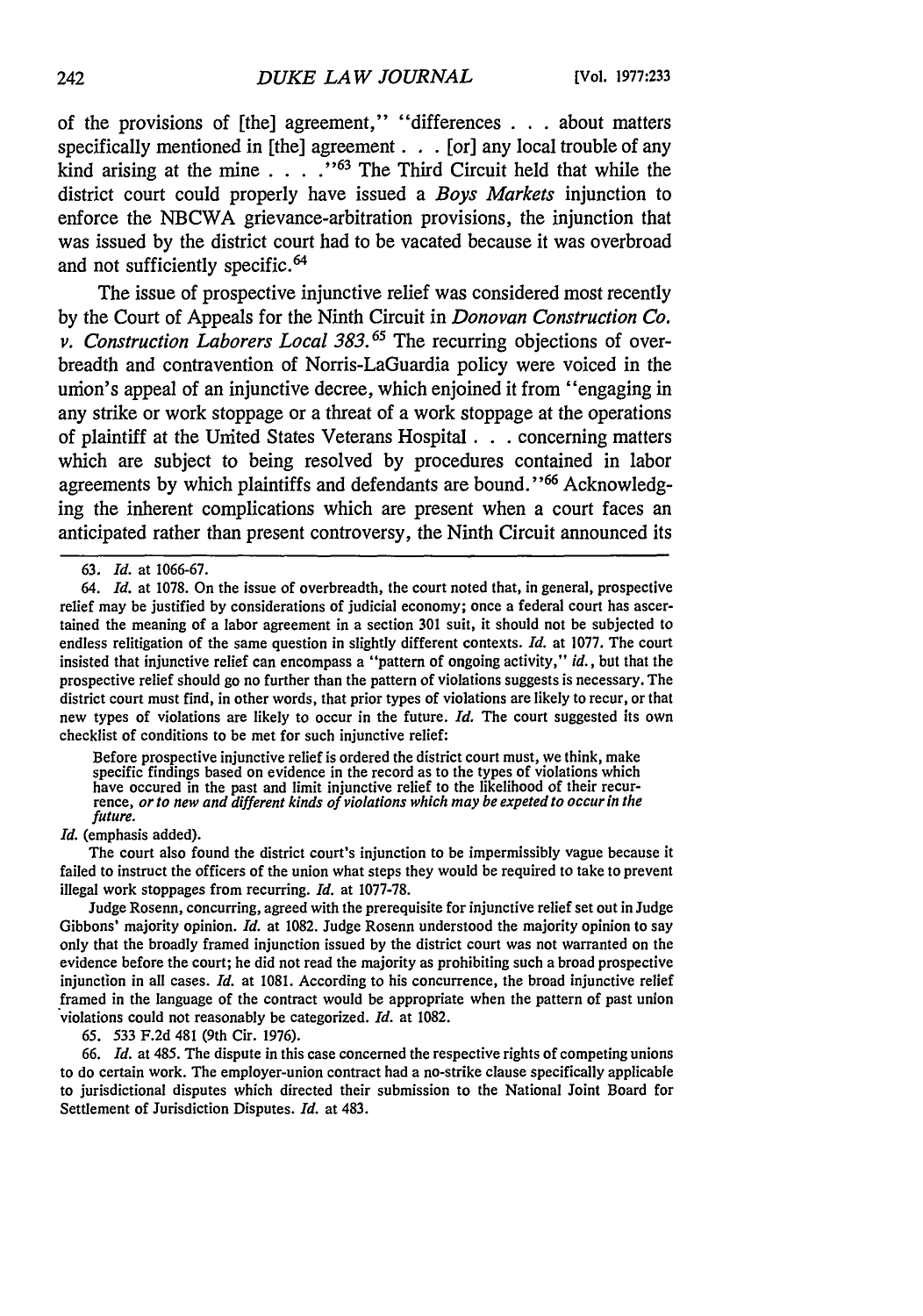approval of prospective injunctive relief where the plaintiff-employer can demonstrate likelihood of recurrence and magnitude of threatened harm which are sufficient to satisfy *Boys Markets* standards.<sup>67</sup> The court concluded, however, that the record failed to show evidence "that future strikes were likely, that they would cause irreparable harm, that there was no adequate remedy at law or that the employer would suffer more from the denial of the injunction than would the union from its issuance.<sup>''68</sup> The case was remanded to the district court with directions to modify its order so as to enjoin only those strikes, work stoppages or threats thereof which were "incident to a jurisdictional dispute substantially similar" to the underlying dispute.<sup>69</sup>

67. *Id.* at 484. The court noted the narrowness of the *Boys Markets* exception to the anti-injunction provisions of the Norris-LaGuardia Act and the consequent stringency of qualifying specifications. Quoting Justice Brennan's *Sinclair* dissent, see notes 23-24 & 32 *supra* and accompanying text, the Ninth Circuit "read this to mean that each restraint imposed by a *Boys Markets* injunction must be grounded on a finding by the District Court that the activity restrained is a proper subject for injunctive relief despite the Norris-LaGuardia Act." 533 F.2d at 485. The court also suggested a way to assess overbreadth: if the language of the injunction is sufficiently broad in scope that it would authorize enjoining an activity which is absent from the fact situation in the suit presently before the court, then the injunction exceeds *Boys Markets* bounds and must fall under the anti-injunctive provisions of the Norris-LaGuardia Act. *Id.* at 485-86.

68. *Id.* at 486.

69. *Id.* In addition to the six cases discussed *supra* in this section, two other courts of appeals have addressed tangentially the question of broad prospective injunctions when faced with the problem of interpreting particular injunctive orders.

In General Dynamics Corp. v. Local 5, Indus. Union of Marine & Shipbuilding Workers, 469 F.2d 848 (Ist Cir. 1972), the First Circuit heard the plaintiff-employer's complaint of union non-compliance with an arbitrator's award which had ordered striking employees to return to work. The arbitrator's order stated: "Employees who have participated in this prohibited work stoppage are directed to refrain from such conduct forthwith and return to work immediately *and cease and desist from any such further contract violations.* " *Id.* at 851 (emphasis added). The court considered alternate interpretations of the "final Delphic phrase": either it was intended to bar any further work stoppage like those found by the arbitrator to have occurred on three named occasions relating to seniority disputes, or it was intended to bar any further work stoppage in violation of the collective bargaining agreement. *Id.* The court opted for the former restrictive interpretation, anticipating Norris-LaGuardia difficulties with injunctive orders susceptible of application to an indefinite number of yet-uncommenced strike actions. "In an area where our power is grounded in the policy of enforcing the will of the parties," the court concluded, "we would not even entertain such a sweeping order unless it was perfectly clear that the parties so intended. Even then we would be most cautious in issuing an order which would in effect involve relinquishment of an equity court's obligation to weigh the circumstances and exercise its discretion in each instance." *Id.* at 852.

The Second Circuit, in New York Tel. Co. v. Communications Workers, 445 F.2d 39 (1971), heard a union appeal from an order drawn by the district court and from a judgment of civil contempt for violation of that order. The temporary restraining order echoed the language of plaintiff-employer's complaint seeking an injunction against "engaging in **. .** .any strike, work stoppage, boycott of overtime work, slowdown or other form of interference with the business of the plaintiff." *Id.* at 42. The Second Circuit concluded that the order, despite its broad language, was meant to apply only to the switchmen's transfer dispute then occurring in Brooklyn and not to subsequent overtime allocation disputes. The court explained: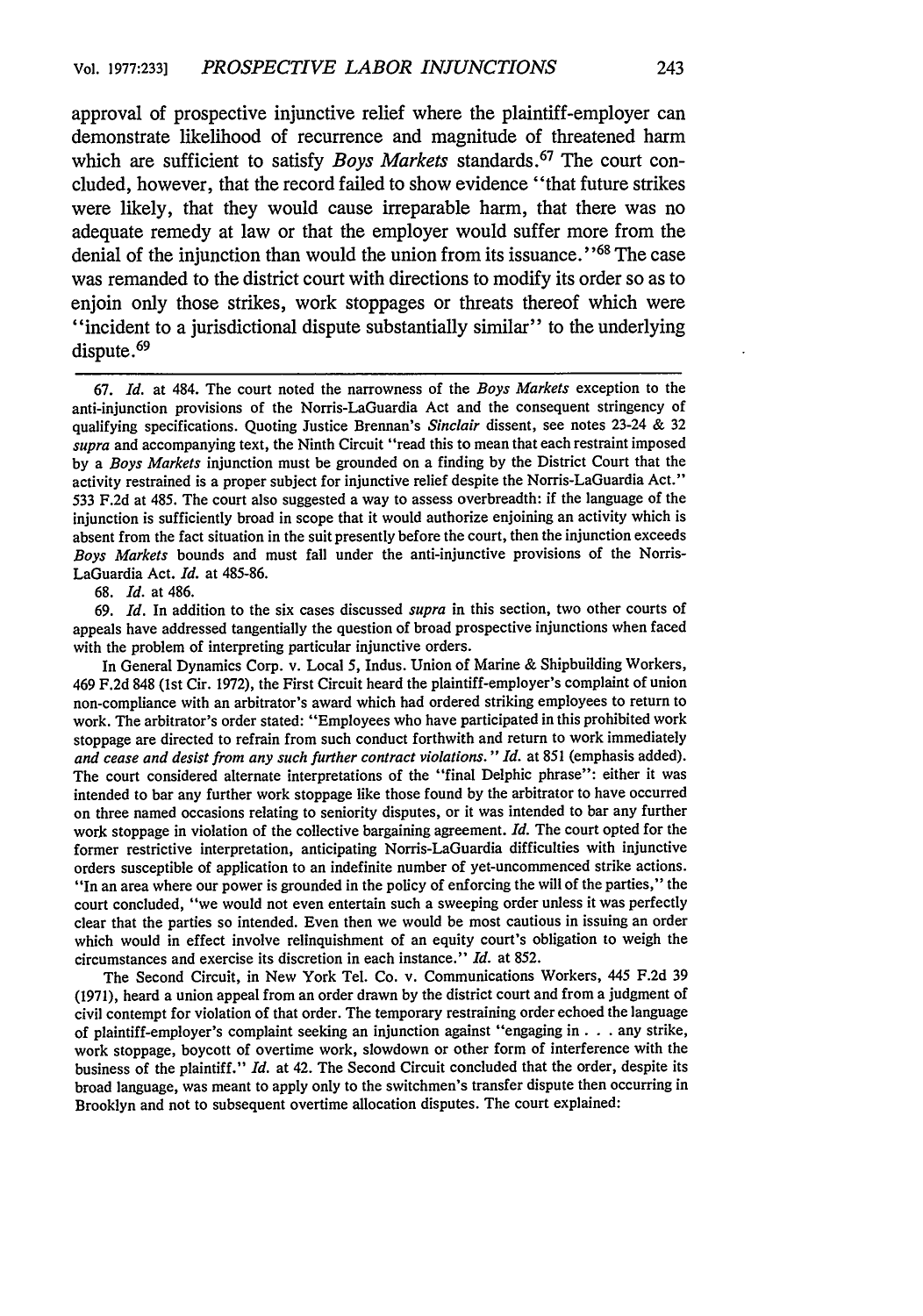#### LEGAL ARGUMENTS **AND** ANALYSIS

The legal arguments presented in the opinions of the courts of appeals address themselves primarily to the two major defects to which prospective injunctions are susceptible—vagueness and overbreadth. Overbreadth of an injunction refers to the range of activity it proscribes; vagueness refers to the specificity with which the injunctive order describes the proscribed activity. 70

### *Vagueness*

The principal dangers inherent in vague injunctive decrees are their excessive deterrent effect on cautious defendants who fear contempt sanctions, and the invitation they present to others to utilize the vagueness intentionally to evade the order's proscriptions. 71 The chief legal weapons which have been used to attack prospective *Boys Markets* injunctions on vagueness grounds are section 9 of the Norris-LaGuardia  $Act^{72}$  and Rule 65(d) of the Federal Rules of Civil Procedure. Section 9 provides that:

No restraining order or temporary or permanent injunction shall be granted in a case involving or growing out of a labor dispute, except on the basis of findings of fact made and filed by the court in the record of the case prior to the issuance of such restraining order or injunction; and every restraining order or injunction granted in a case involving  $\ldots$  a labor dispute shall include only a prohibition of such *specific act or acts* as may be expressly complained of in the bill of complaint or petition filed in such case and as shall be expressly included in said findings of fact made and filed by the court as provided in this chapter.<sup>73</sup>

The demands of section 9 were considered by the Fifth, Tenth, and Third Circuits. In *U.S. Steel* (5th Cir.), the court of appeals, reviewing an injunction which prohibited work stoppages "over any disagreement about the interpretation. **. .** of the collective bargaining agreement. **. . or...** any matter not mentioned in said agreement, or over local trouble of any kind,"'74 emphasized section 9's command of specification of the acts to be

[I]n those limited situations where federal courts can intervene by way of injunction, they must do so hesitantly and avoid blanket prohibitions. We feel impelled to implement that Congressional policy by narrowly construi injunctions issued in labor disputes, inasmuch as the generality of court orders in such cases was one of the chief abuses which led to the Norris-LaGuardia Act.

70. *See Developments in the Law-Injunctions,* **78** HARV. L. REV. 994, 1064 **(1965).** *See also* United States Steel Corp. v. UMW, *519* F.2d 1236, 1246-47 & n.19 (5th Cir. 1975), *cert. denied, 96* **S.** Ct. 3221 (1976).

71. *Developments in the Law-Injunctions, supra* note 70, at 1065.

**72.** 29 **U.S.C.** § 109 (1970).

73. *Id.* (emphasis added).

74. United States Steel Corp. v. UMW, 519 F.2d 1236, 1239(5th Cir. 1975), *cert. denied,* 96 S. Ct. 3221 (1976).

*Id.* at 49.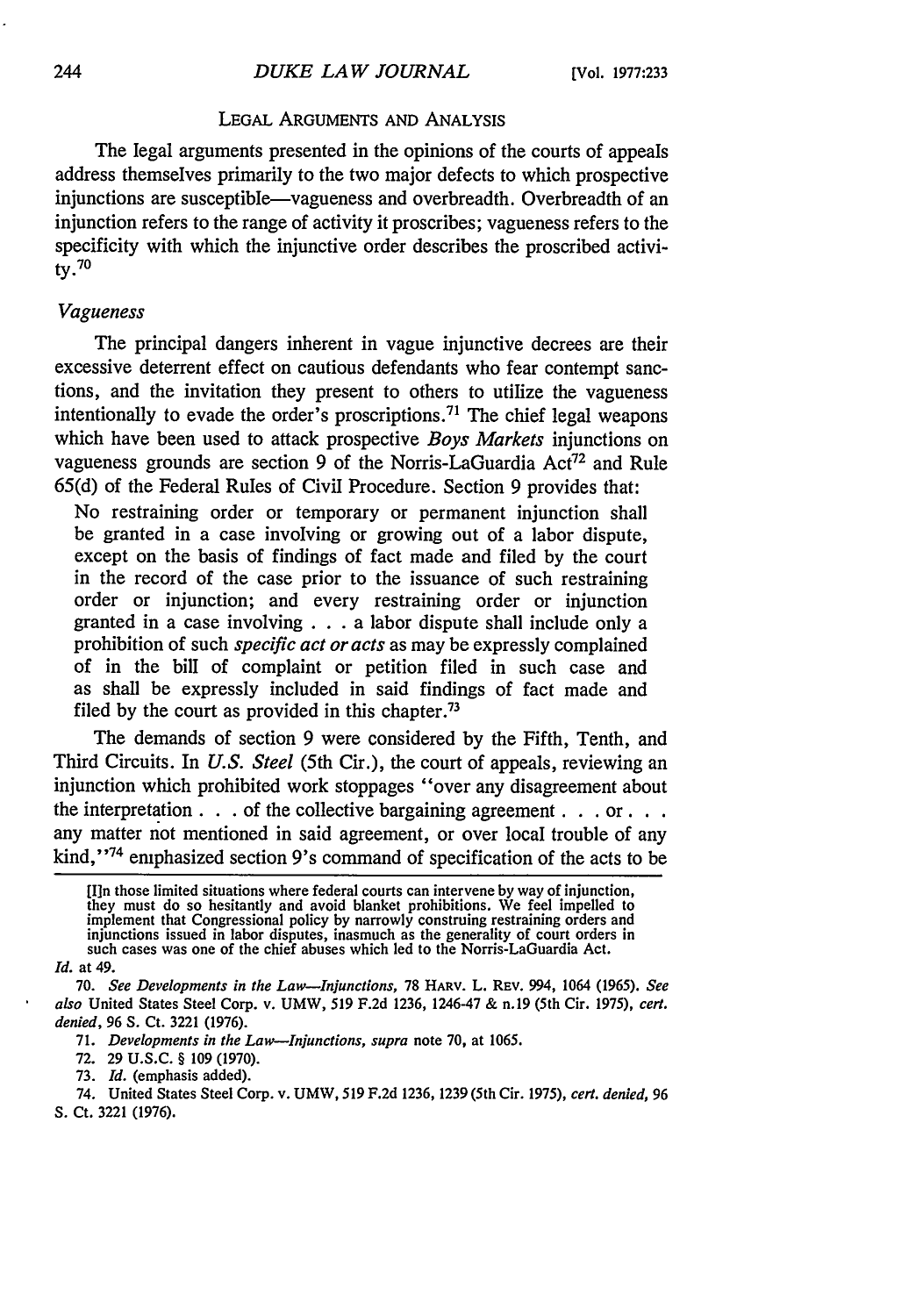enjoined. The court concluded that where no *specific* act was either complained of in the plaintiff-employer's motion for the injunction or prohibited by the injunction, the injunction could not stand.<sup>75</sup>

The Tenth Circuit, reviewing a far more specific injunctive order,<sup>76</sup> emphasized the notice-giving function of section 9. The court considered a union argument that since the complaint in which the injunction was sought mentioned only one work stoppage, the injunction should have been confined to that single violation. It was concluded that whatever ambiguities existed in the pleadings, the union had received fair warning from the course of the evidence at trial that the district court was considering the union's entire record of past misconduct and would frame its injunction accordingly. 77 This is a commendably practical interpretation of section 9, the purpose of which is not to assure technical uniformity between complaint and injunction but to prevent "harsh inclusive injunctive orders which. **. .** go, by the embracive character of the decree, beyond the allegations of the complaint or the facts adduced."<sup>78</sup>

The precise position of the Third Circuit on the need for compliance with the specificity requirements of section 9 remains uncertain, obscured by the ambiguity of Judge Gibbons' remarks on the subject.79 In *U.S. Steel* (3d Cir.), Judge Gibbons recommended an accommodation approach to section  $9^{80}$  under which, presumably, the required degree of specificity regarding the acts to be enjoined would be tempered by the pro-arbitration goals of section 301 of the Taft-Hartley Act.<sup>81</sup>

This is an unjustified distortion of the principle of accommodation as it has been applied in the area of injunctive relief for breaches of no-strike clauses in labor contracts. 82 The *Boys Markets* Court, in engineering the original accommodation between the Norris-LaGuardia Act and section 301, created a narrow exception to the anti-injunctive provision of the Norris-LaGuardia Act where such an exception was necessary to accomplish

**78.** *Report of the House Committee on the Judiciary* (1932), *quoted in* STATUTORY HISTORY, *supra* note 8, at 202.

79. Indeed, at one point in the *U.S. Steel* opinion, Judge Gibbons treated section 9 as dealing with overbreadth and not vagueness. See note 115 *infra.*

80. United States Steel Corp. v. UMW, 534 F.2d 1063, 1075-76 (3d Cir. 1976).

- 81. See notes 13-15 *supra* and accompanying text.
- 82. See notes 22-29 *supra* and accompanying text.

<sup>75. 519</sup> F.2d at 1246.

<sup>76.</sup> CF&I Steel Corp. v. UMW, 507 F.2d 170, 173 (10th Cir. 1974). See text accompanying note 47 *supra.*

<sup>77. 507</sup> F.2d at 176. The Third Circuit's opinion in *U.S. Steel* (3d Cir.) characterized the Tenth Circuit's *CF&I* decision as "holding that § 9 permits a prospective injunction where the complaint gives fair warning that past violations will be relied upon as a basis for an injunction against future violations." United States Steel Corp. v. UMW, 534 F.2d 1063, 1076 (3d Cir. 1976).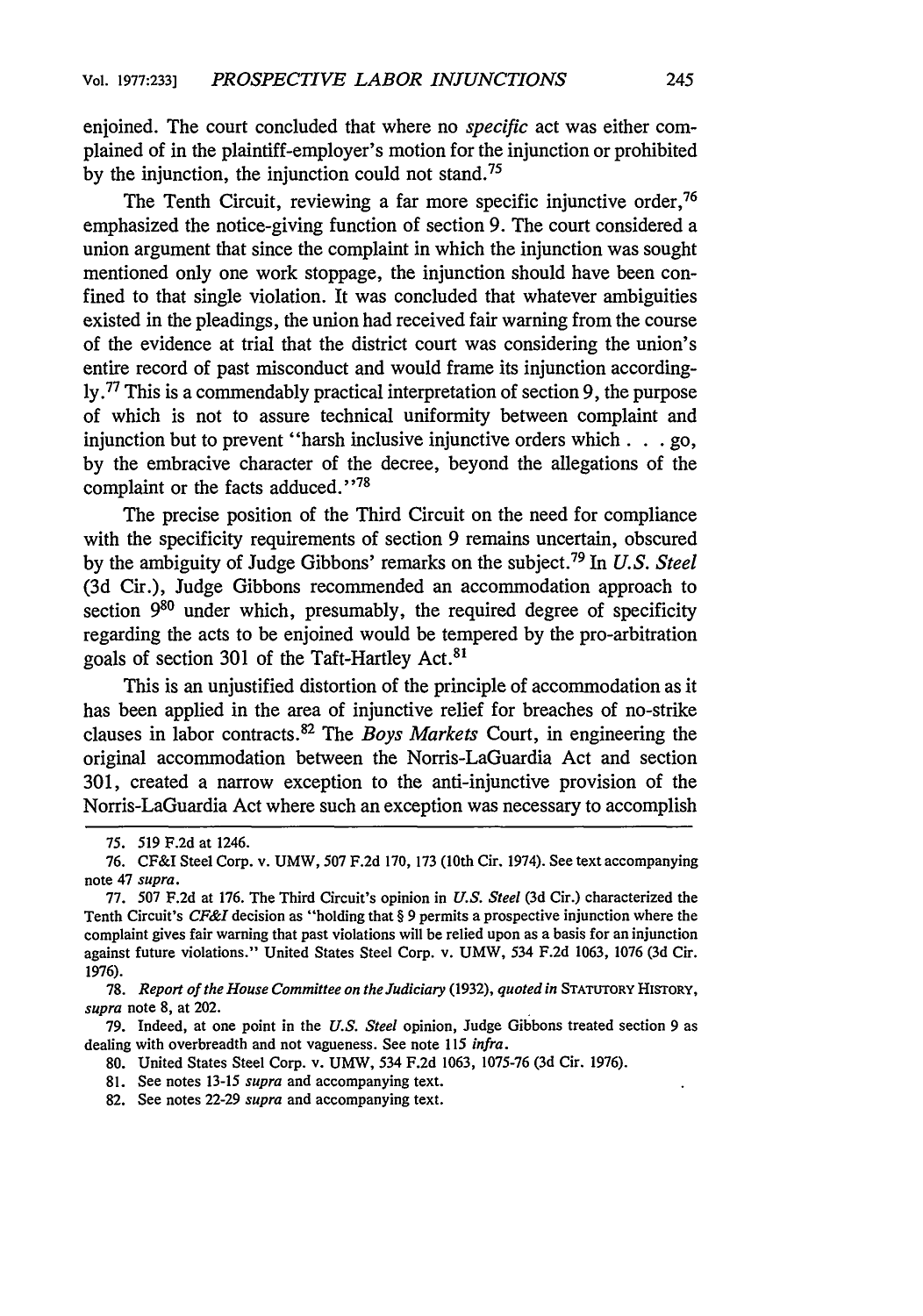the purposes of the Taft-Hartley Act through contract arbitration. 83 The Court was dealing with section 4 of the Norris-LaGuardia Act<sup>84</sup>—a listing of prohibitions against specific injunctive application; however, *Boys Markets* implied no similar endorsement for limitation on or exception to the procedural safeguards provided by section 9 of Norris-LaGuardia.<sup>85</sup> Accommodation was authorized only to the extent that the earlier (Norris-LaGuardia) statute was *inconsistent* with the goals of the later enactment (Taft-Hartley).<sup>86</sup> There should have been no compromise of section 9's requirements in the circumstances considered by the Third Circuit, for there was clearly no conflict between the procedural demand of section 9-that the court enjoin only those specific acts complained of which it has, in fact, found to exist-and the Taft-Hartley policy of promoting contract arbitration for the solution of labor disputes.<sup>87</sup>

Rule 65(d), which is entitled "Form and Scope of Injunction or Restraining Order," provides: "Every order granting an injunction and every restraining order shall set forth the reasons for its issuance; shall be specific in terms; shall describe in reasonable detail, and not by reference to the complaint or other document, the act or acts sought to be restrained <sup>1988</sup> In *U.S. Steel* (5th Cir.), the court found the injunction before it<sup>89</sup> to be in violation of Rule 65(d) and elaborated on the elementary due process requirement of notice which the rule embodies.90 The importance of adequate notice, as the court indicated, is magnified by the power of the judicial contempt sanction<sup>91</sup> standing behind the injunctive decree.<sup>92</sup>

The Third Circuit made a similar reference to Rule 65(d) and its attendant contempt sanctions, adding that the language of the injunctive order before it93 "hardly seem[ed] the kind of notice contemplated by the rule." 94 Judge Rosenn, in his concurring opinion, discussed in greater depth

86. *See Virginian Ry. v. System Federation No.* 40, 300 U.S. 515 (1937).

87. *See* New York Tel. Co. v. Communications Workers, 445 F.2d 39,49-50 (2d Cir. 1971).

**88.** FED. R. Civ. P. 65(d).

**89.** See text accompanying note 51 *supra.*

90. United States Steel Corp. v. UMW, 519 F.2d 1236, 1245-46 (5th Cir. 1975), *cert. denied,* 96 **S.** Ct. 3221 (1976).

**91.** *See generally* 11 **C.** WRGrrr & **A.** MILLER, FEDERAL PRACTICE AND PROCEDURE § 2960, at 588-91 (1973).

92. *See also* Schmidt v. Lessard, 414 U.S. 473 (1974).

93. See text accompanying notes 61-63 *supra.*

94. United States Steel Corp. v. UMW, 534 F.2d 1063, 1076 (3d Cir. 1976). Judge Gibbons did not discuss the kind of notice required by the rule where an injunction is sought against a broad range of future violations. His "notice-vagueness" discussion, *id.* at 1077-78, was limited to the particular demands of the wildcat strike situation where union officers must be advised of what steps should have been taken with respect to past violations and what prophylactic

<sup>83.</sup> *See* 398 U.S. 235, 250-53 (1970). See notes 25-32 *supra* and accompanying text.

<sup>84. 29</sup> U.S.C.§ 104 (1970).

<sup>85.</sup> Indeed, the Third Circuit acknowledged the limited application of the *Boys Markets* accommodation elsewhere. *See* United States Steel Corp. v. UMW, 456 F.2d 483, 487-88 (3d Cir. 1972).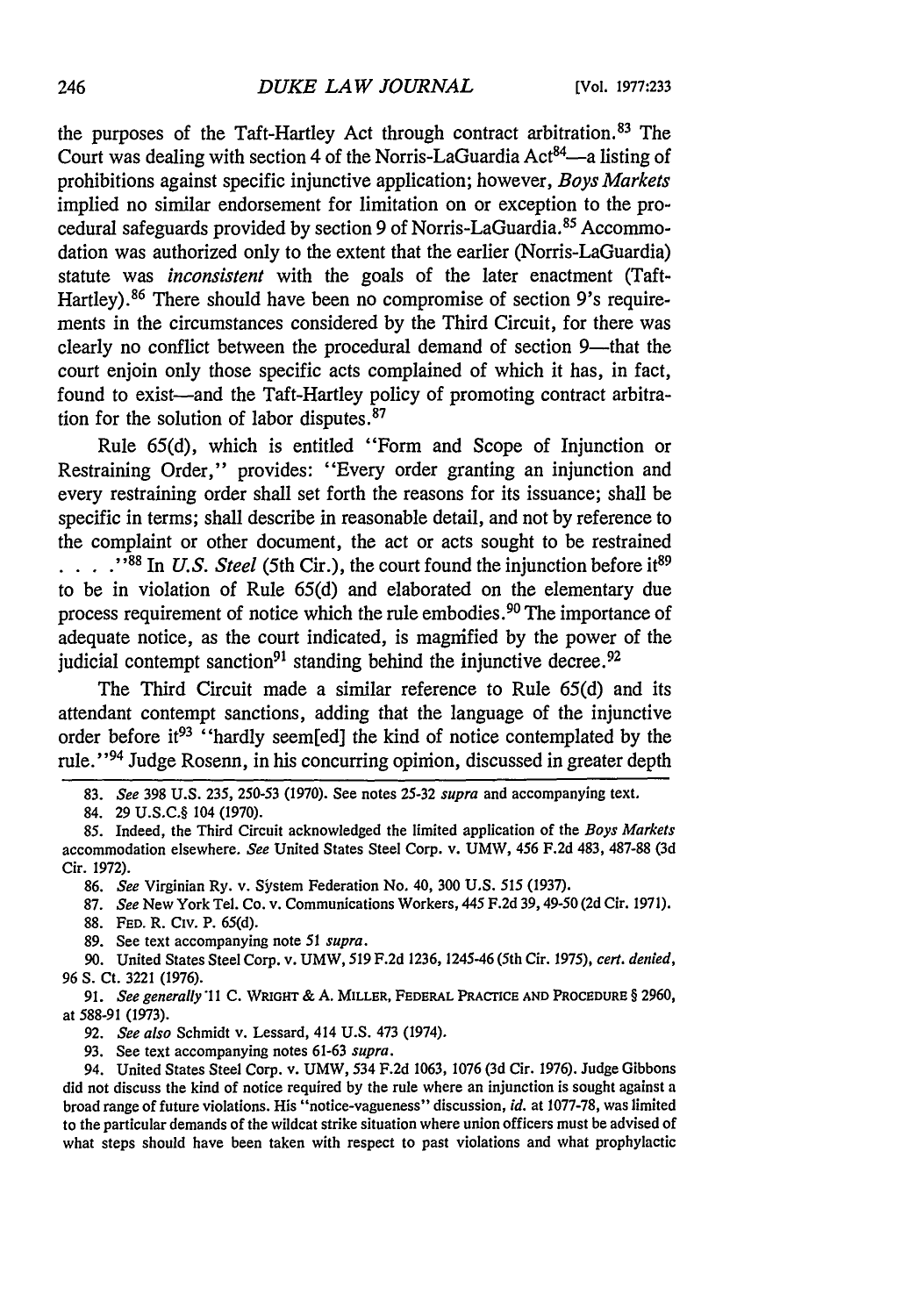```
the question of whether the injunctive language was sufficiently specific to
comply with the rule. He considered the problem to be especially vexing
with respect to the prospective application of injunctive relief—"the inevi-
table imprecision of language attempting to deal with a fact situation still to
unfold."<sup>95</sup> Therefore, he urged a "common sense" approach to Rule 65(d),
emphasizing its demand for only "reasonable" detail.<sup>96</sup> Judge Rosenn
agreed that when past violations could be reasonably categorized, the order
should do so, but proposed that when the range of previous violations by a
union defied precise categorization, the injunction should be drawn broadly
enough to prevent evasion.<sup>97</sup>
```
While "reasonableness" may justify a sliding scale approach to the degree of injunctive specificity, any "sliding" must be consistent with the purpose of Rule 65, which is to provide adequate notice. Thus, specificity requirements should be lowered because of the knowledge already possessed by the party to be enjoined, and *not* because of the broad range of past violations (as Judge Rosenn's opinion would have allowed). In the case of a sufficiently egregious record of past misconduct, Judge Rosenn's analysis would presumably allow a union to be subjected to a prospective decree which said, in effect, that *any* future concerted activity would be prohibited, even though the vagueness of such a decree would completely defeat the notice function.

Attempts have been made to counter union charges of injunctive vagueness by arguing that union defendants *do* possess sufficient prior knowledge to obviate Rule 65(d) difficulties. That argument, most vigor-<br>ously asserted by the Seventh Circuit in *Old Ben II*,<sup>98</sup> is built on the use of language from the parties' contractual agreement (the NBCWA) in wording the injunctive order.<sup>99</sup> The Seventh Circuit recited with some disbelief the union argument that it would not know when it could or could not strike<sup>100</sup>-

97. *Id.* Judge Rosenn's opinion appears to require that the district court's order always be as specific as possible under the circumstances of the case. He would uphold "the use of *carefully considered language* broadly restraining strikes over arbitrable grievances, especially if it can be joined with *specific language,* to provide effective relief." *Id.* (emphasis added). His approach seems potentially self-contradictory, in that it would allow very broad injunctions as long as the injunction uses "carefully considered, specific" language. Since Judge Rosenn did not evaluate the injunction before the court, the workings of his paradoxical rule remain unclear.

98. Old Ben Coal Corp. v. Local 1487 UMW, 500 F.2d 950, 953 (7th Cir. 1974).

99. See notes 42 & 51 *supra* and accompanying text.

100. 500 F.2d at 953. Judge Rosenn, in his *U.S. Steel* (3d Cir.) concurrence, voiced similar confidence that controversies about the interpretation of the injunction would be few. "Even where the injunction broadly prohibits strikes over any arbitrable grievance, arbitrability of

measures are required if the union is to avoid contempt sanctions for future unauthorized strikes by its members. For further discussion of union liability for wildcat strikes, see Fishman & Brown, *Union Responsibility for Wildcat Strikes,* 21 WAYNE L. REV. 1017 (1975).

<sup>95. 534</sup> F.2d at 1083 (Rosenn, J., concurring).

<sup>96.</sup> *Id.*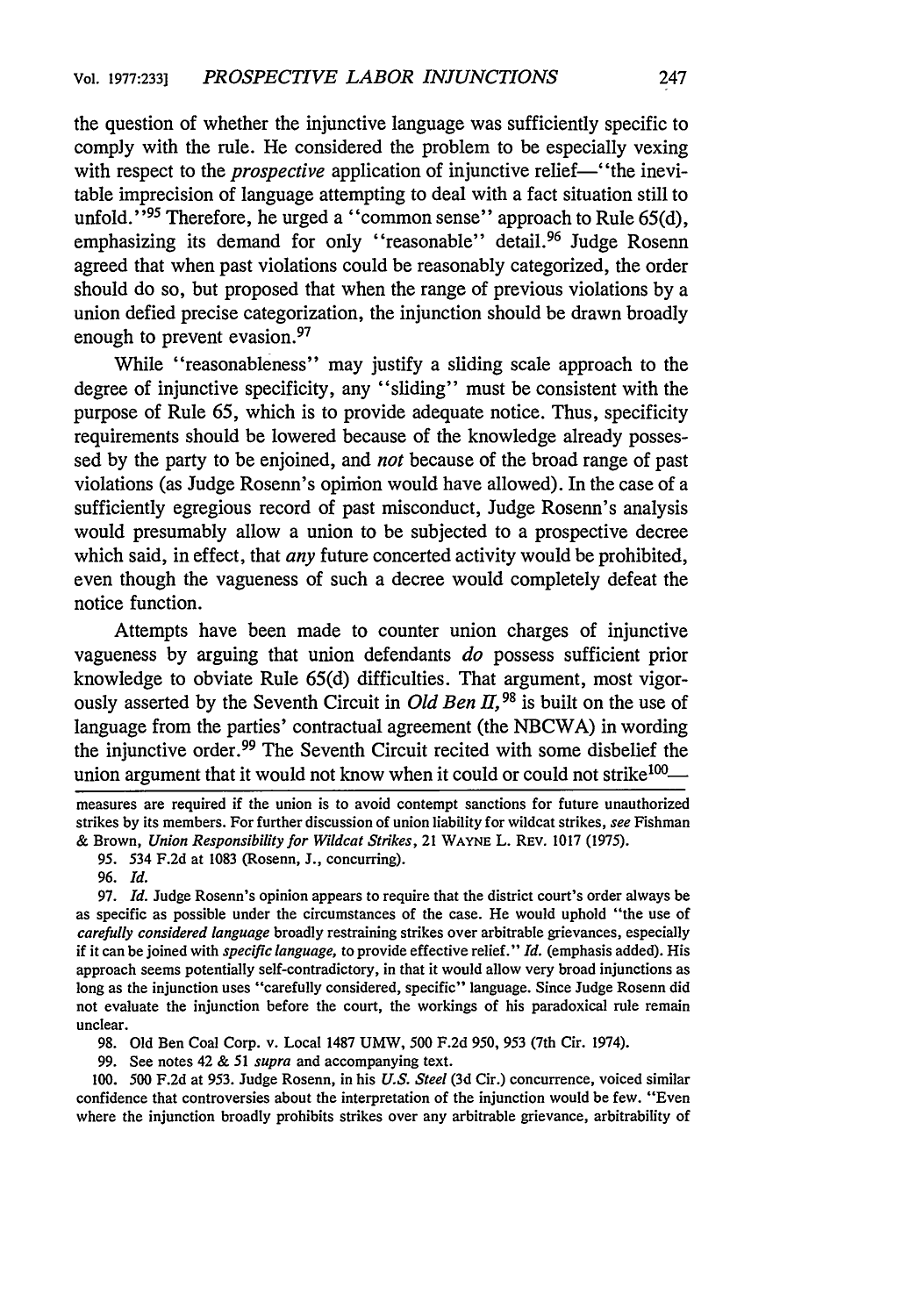in essence, that it did not know what "differences" or "local troubles" were arbitrable.<sup>101</sup> The court rejected the union's argument, holding that "the incorporation of the parties' own contractual language into the injunction is of sufficient specificity to avoid the complaint of vagueness." $102$ 

The Fifth Circuit found this argument unconvincing,  $103$  noting that a "collective bargaining agreement. **. .** is anything but a precise document ... <sup>104</sup> This analysis of the nature of a collective bargaining agreement is clearly more accurate than that implicit in *Old Ben ff.* Even if the agreement were a simple two-party contract,  $105$  the parties could not supply precise standards to regulate all potential conflicts in their relationship because of the impossibility of predicting with accuracy the nature and conditions of that relationship three years into the future.<sup>106</sup>

The objection to injunctive vagueness is related to the need for adequate warning before the imposition of contempt penalties. Regardless of

101. This is hardly a claim which should evoke such incredulity. For example, in 1974 a group of Pennsylvania miners bound by the same collective bargaining agreement (NBCWA) conducted a strike in protest of inadequate safety conditions in the mine. The company brought a section 301 action for injunctive relief, arguing that the NBCWA's broad arbitration clause encompassed the safety dispute. The district court entered a preliminary injunction which was later vacated by the Third Circuit on the ground that safety disputes were not specifically included in the NBCWA and were not among the grievances to which the federal pro-arbitration labor policy applied. Gateway Coal v. UMW, 466 F.2d 1157 (3d Cir. 1972). The Supreme Court, with Justice Douglas dissenting, reversed the court of appeals decision, holding that the arbitration clause was sufficiently broad to encompass the safety dispute. Gateway Coal v. UMW, 414 U.S. 368 (1974).

102. 500 F.2d at 953.

103. See note 57 *supra.*

104. United States Steel Corp. v. UMW, 519 F.2d 1236, 1246(5th Cir. 1975), *cert. denied,* 96 S. Ct. 3221 (1976).

105. The National Bituminous Coal Wage Agreement of 1974 seeks to regulate relations between the United Mine Workers of America and the Bituminous Coal Operators' Association which is composed of more than sixty coal companies, corporations and associations, many of which represent two or more smaller companies. National Bituminous Coal Wage Agreement 132 (1974).

106. *See* Shulman, *Reason, Contract, and Law in Labor Relations,* 68 HARV. L. REv. 999, 1002-04 (1955):

[N]egotiations are necessarily conducted by representatives removed in variant degrees from direct confrontation with the anticipated situations. . . . . [T]here is never<br>enough time to think every issue through in all its possible applications. . . . . [T]here is almost irresistible pressure to find a verbal formula which is acceptable, even<br>though its meaning to the two sides may in fact differ. The urge  $\dots$  to clarify a felt<br>ambiguity in the language  $\dots$  is at times repress ment or in subsequent enforced consent to a clearer provision which is, however, less faiorable to the party with the urge. With agreements reached as to known recurring situations, questions as to application to more difficult cases may be tiredly brushed aside on the theory that those cases will never-or hardly ever-arise.

grievances growing out of working conditions will seldom be in doubt in today's labor law." United States Steel Corp. v. UMW, 534 F.2d 1063, 1083 (3d Cir. 1976) (Rosenn, J., concurring).

Both the *Old Ben II* court, 500 F.2d at 953-54, and Judge Rosenn, 534 F.2d at 1083 & n. 12, noted that in the few cases where the union was in doubt whether a grievance was arbitrable, and hence whether a strike over such grievance was prohibited by the injunction, declaratory relief would be available to the union.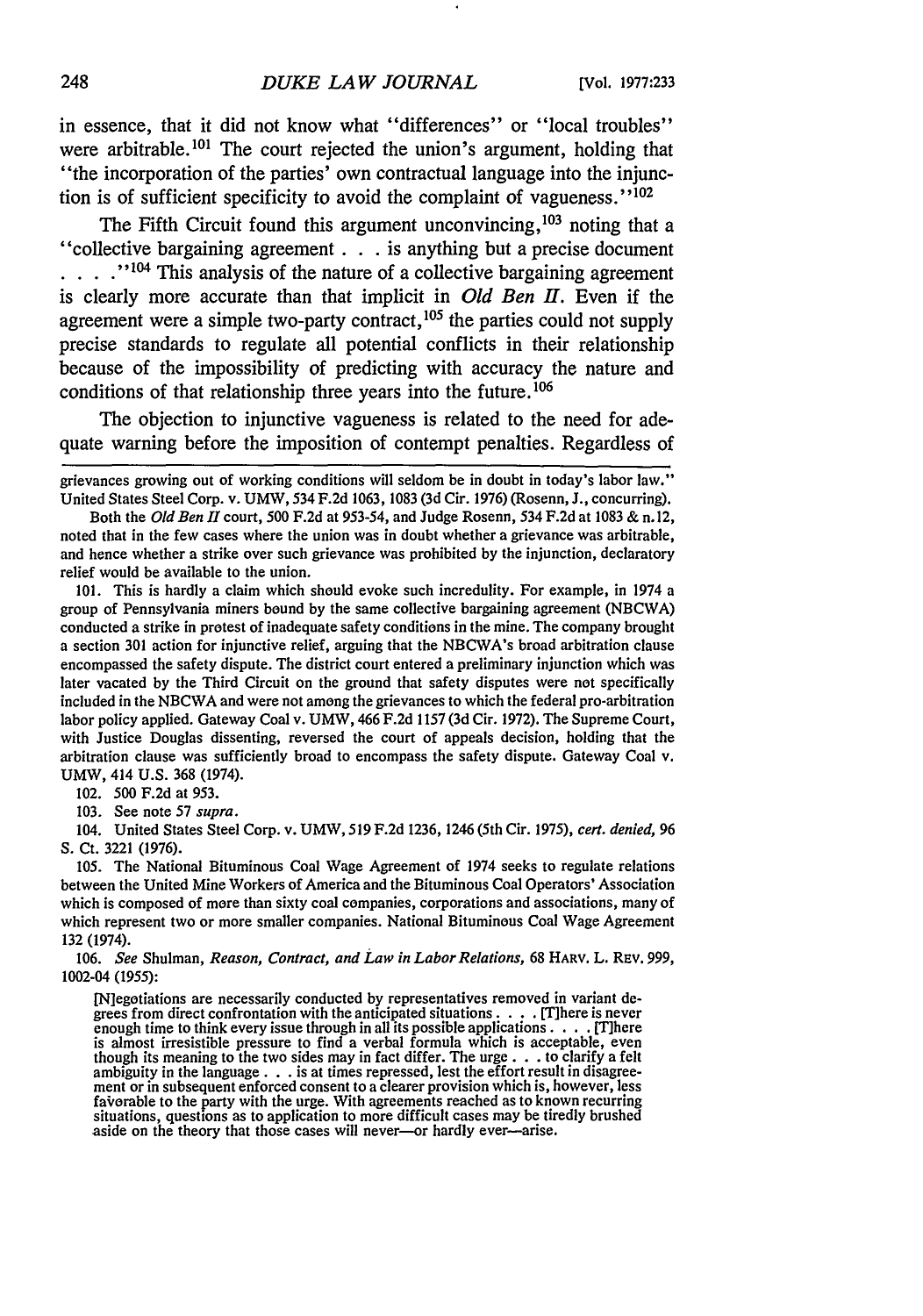where the equities lie on the basis of patterns of past conduct, the union must have explicit notice of precisely what conduct is to be forbidden in the future. The only injunctive order of those reviewed by the courts of appeals which assured such warning was the injunction approved by the Tenth Circuit in *CF&I*.<sup>107</sup> The order restrained specific concerted activity--<br>"strike, work stoppage, interruption of work or picketing at the Allen mine"—and delineated precise boundaries of applicability—"over disputes arising from employee suspensions, employee discharges and work assignments."<sup>108</sup> This precisely drawn order demonstrates that it is possible to issue a prospective injunction which achieves the proper accommodation between Norris-LaGuardia's anti-injunctive provisions and Taft-Hartley's section 301. Such an order adequately protects the employer from future strikes over arbitrable grievances, and it is accomplished without compromise of the statutory requirements, thereby avoiding the dangers inherent in vague injunctions.  $^{109}$ 

#### *Overbreadth*

Overbreadth, in contrast to vagueness, involves not linguistic specificity but the scope of the conduct to which the injunction applies. The circuit court opinions addressing the issue of overbreadth reflect some common philosophical ground, principally in the interpretation of Justice Brennan's *Sinclair* dissent and the *Boys Markets* decision. However, the dissimilarity of the factual situations faced by the respective courts prevents meaningful comparison of the courts' positions. It may be helpful, therefore, to examine the courts' overbreadth analysis in two hypothetical contexts. In the first, assume a clearly categorizable record of union violations against which a prospective injunction is sought. In the second, assume an extensive history of past union misconduct, but of such a diversity of subject matter as to defy categorization, against which a broad injunction preventing all future strikes is sought.

*Categorizable activity.* The Seventh Circuit would certainly approve an injunction against clearly categorizable activity, for it sanctioned far broader relief in *Old Ben II*.<sup>110</sup> The opinion of the Tenth Circuit in *CF&I*<sup>111</sup>

111. CF&I Steel Corp. v. UMW, 507 F.2d 170 (10th Cir. 1974). See notes 44-49 *supra* and accompanying text.

<sup>107.</sup> CF&I Steel Corp. v. UMW, 507 F.2d 170 (10th Cir. 1974).

<sup>108.</sup> *Id.* at 173.

<sup>109.</sup> Judge Rosenn's opinion made it clear that the possibility for multiple interpretation is never entirely eliminated. Referring to the injunction in *CF&I,* for example, he asked whether a strike in response to a layoff was in violation of an injunction against strikes "over disputes arising from employee suspensions, employee discharges and work assignments." United States Steel Corp. v. UMW, 534 F.2d 1063, 1083 n.lI (3d Cir. 1976) (Rosenn, J., concurring).

<sup>-110.</sup> Old Ben Coal Corp. v. Local 1487 UMW, 500 F.2d 950 (7th Cir. 1974). See notes 40-43 *supra* and accompanying text.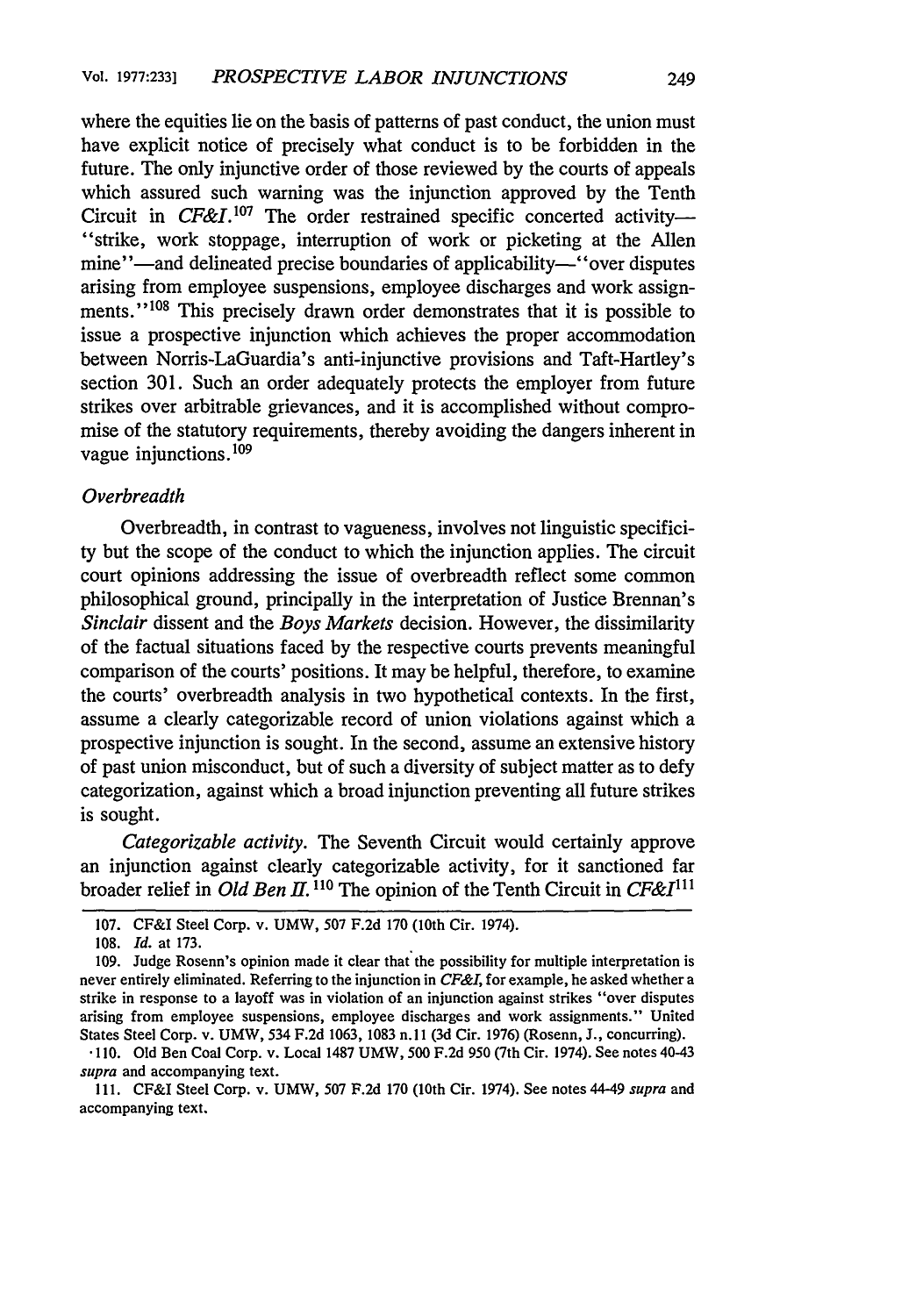also suggests approval,  $112$  since the injunction upheld by that court restrained specific concerted activity in three categories of disputes. **<sup>1</sup> <sup>13</sup>**Judge Gibbons, writing for the Third Circuit in *U.S. Steel* (3rd Cir.), 114 clearly endorsed such injunctive relief, stressing the notion of judicial economy; that is, a court which has once interpreted a contract (and found that a particular type of grievance is arbitrable) must have the power to protect the parties from the necessity and burden of endlessly relitigating the identical issue. 115 Judge Rosenn, concurring in the same case, agreed. **116** The injunction considered **by** the Ninth Circuit in *Donovan117* was based on a single violation, and the decree,  $118$  as modified by the court of appeals, is a paradigm of the single-category prospective injunction.

Only the Fifth Circuit has shown reluctance to endorse any form of prospective injunctive relief, even in a situation where past union misconduct was clearly categorizable. At no time in the *U.S. Steel* (5th Cir.)<sup>119</sup> decision did Judge Wisdom declare prospective application to future occurrences untenable,120 but the opinion vigorously supported the necessity under *Boys Markets* of a case-by-case adjudication of the arbitrability of the grievance sought to be enjoined. 121 Additionally, the court criticized an

112. See note 48 *supra* and accompanying text.

113. See notes 108-09 *supra* and accompanying text.

114. United States Steel Corp. v. UMW, 534 F.2d 1063 (3d Cir. 1976). See notes 58-64 *supra* and accompanying text.

115. 534 F.2d at 1077: "If the plaintiff in a § 301 suit pleads and proves that the defendant **• . .** is engaging in a pattern of conduct which results in repeated and similar violations, nothing in § 9 of the Norris-LaGuardia Act, as we read it, prevents an injunction directed at such a course of conduct." The court appeared to be treating section 9 as prohibiting injunctive overbreadth as well as vagueness. The two concepts do overlap somewhat, and the Third Circuit's position with respect to section 9 is therefore not very clear. See notes 77-81 *supra* and accompanying text. It is clear, however, that the court would permit prospective injunction of particular categories of misconduct.

116. 534 F.2d at 1081-82 (Rosenn, J., concurring): "If the district court finds that strikes have occurred and likely will occur over two types of arbitrable grievances, *e.g.,* employee suspensions and vacation pay, the injunction can be limited to enjoining future strikes over only these categories of grievances."

117. Donovan Constr. Co. v. Construction Laborers Local 383,533 F.2d 481 (9th Cir. 1976). See notes 65-68 *supra* and accompanying text.

118. See text accompanying note 68 *supra.*

119. United States Steel Corp. v. UMW, 519 F.2d 1236 (5th Cir. 1975), *cert. denied,* 96 **S.** Ct. 3221 (1976). See notes 50-57 *supra* and accompanying text.

120. The decision declared only that a prospective injunction drawn as broadly as the NBCWA contract was impermissible. 519 F.2d at 1245-46. *U.S. Steel* (5th Cir.) did not involve a narrow single-category prospective injunction, but rather a very broad injunction prohibiting *all* strikes over *any* issue for the life of the contract, and the Fifth Circuit's statements must be read with that in mind. Furthermore, the court had grounds other than the overbreadth and vagueness of the order itself for reversing the district court's injunction; the strike was a "memorial protest" over the national policy permitting the importation of South African coal and was not over an arbitrable grievance at all. *Id.* at 1247-48.

121. *See id.* at 1245.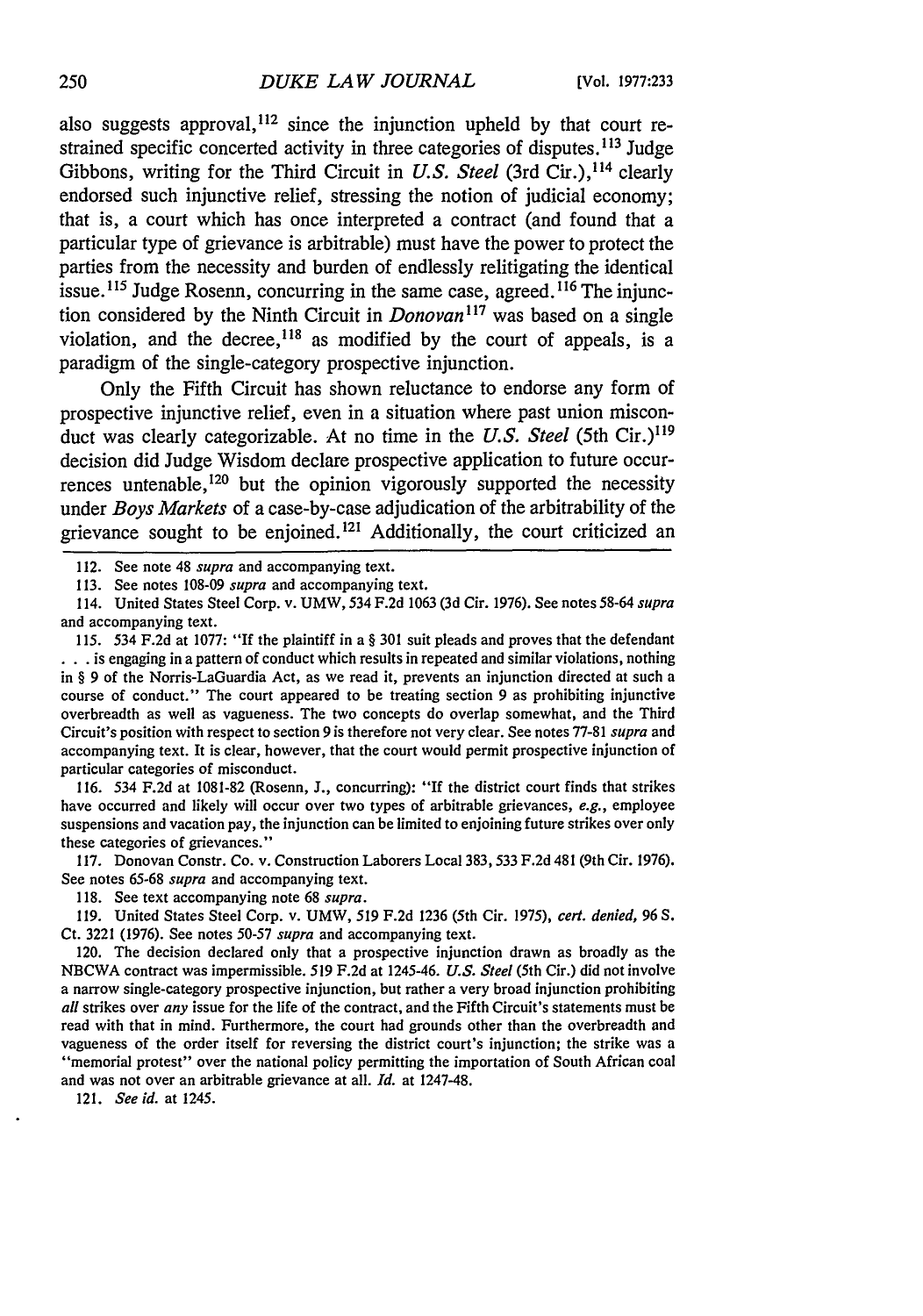argument made by the district court<sup>122</sup> that *Boys Markets* clearly contemplated future relief in its requirement of a district court finding as to "whether breaches are occurring and will continue, or have been threatened and will be committed." $1^{23}$  Judge Wisdom suggested that the district court had read too much into that language in justifying prospective injunctive relief, because the same findings were mandated by the Norris-LaGuardia Act, 124 in almost identical terms, before the issuance of *any* labor injunc $tion.<sup>125</sup>$ 

While this may indicate that the Fifth Circuit will not allow any form of prospective relief, the single-category prospective injunction might be acceptable, since the only grievance enjoined would have already been determined to be arbitrable by the district court using a "case-by-case" analysis. If the Fifth Circuit is, on the other hand, really announcing a policy in opposition to *any* prospective extension of *Boys Markets* relief, 126 its position would be an unreasonable one. The likelihood that there would occur a strike in violation of the single-category prospective injunction (thus, by definition, over a grievance already determined to be arbitrable) for which the equities would not favor issuance of another injunction $127$  is small, and it is clearly outweighed by the considerations of judicial economy128 emphasized by the Third Circuit. <sup>129</sup>

122. The district court's rationale had previously been employed by the Tenth Circuit in *CF&I,* see notes 48-60 *supra* and accompanying text.

123. Boys Markets, Inc. v. Retail Clerks Local 770, 398 U.S. 235, 254 (1970) (quoting Sinclair Ref. Co. v. Atkinson, 370 U.S. 195, 228 (1962) (Brennan, J., dissenting)).

124. No court of the United States shall have jurisdiction to issue a temporary or permanent injunction in any case involving or growing out of a labor dispute... except after findings of fact by the court, to the effect-

(a) That unlawful acts have been threatened and will be committed unless restrained or have been committed and will be continued unless restrained **....**

29 U.S.C. § 107(a) (1970).

125. 519 F.2d at 1245 n.17.

126. The Third Circuit believed that the Fifth Circuit's opinion was meant to forbid all prospective injunctions: "Thus the Fifth Circuit seems to suggest that no injunctive relief against future violations would be proper . . . . " United States Steel Corp. v. UMW, 534 F.2d 1063, 1076 (3d Cir. 1976). However, later in the same paragraph, the Third Circuit noted that "[lit is by no means clear that Judge Wisdom intended to suggest that injunctive relief is entirely unavailable . **. . ."** *Id.*

127. The *Boys Markets* Court, adopting the *Sinclair* dissent, announced that as a precondition to the issuance of an injunction, the district court must determine whether issuance is warranted under ordinary principles of equity-"whether breaches are occurring and will continue, or have been threatened and will be committed; whether they have caused or will cause irreparable injury to the employer; and whether the employer will suffer more from the denial of an injunction than will the union from its issuance." Boys Markets, Inc. v. Retail Clerks Local 770, 398 U.S. 235,254(1970) (quoting Sinclair Ref. Co. v. Atkinson, 370 U.S. 195, 228 (1962) (Brennan, J., dissenting)).

128. See notes 114-15 *supra* and accompanying text.

129. That is to say, if a prospective injunction had not been issued in the first case, then when the next strike occurred the district court would first determine whether the grievance was arbitrable, and then weigh the equities to see if it should issue an injunction to stop the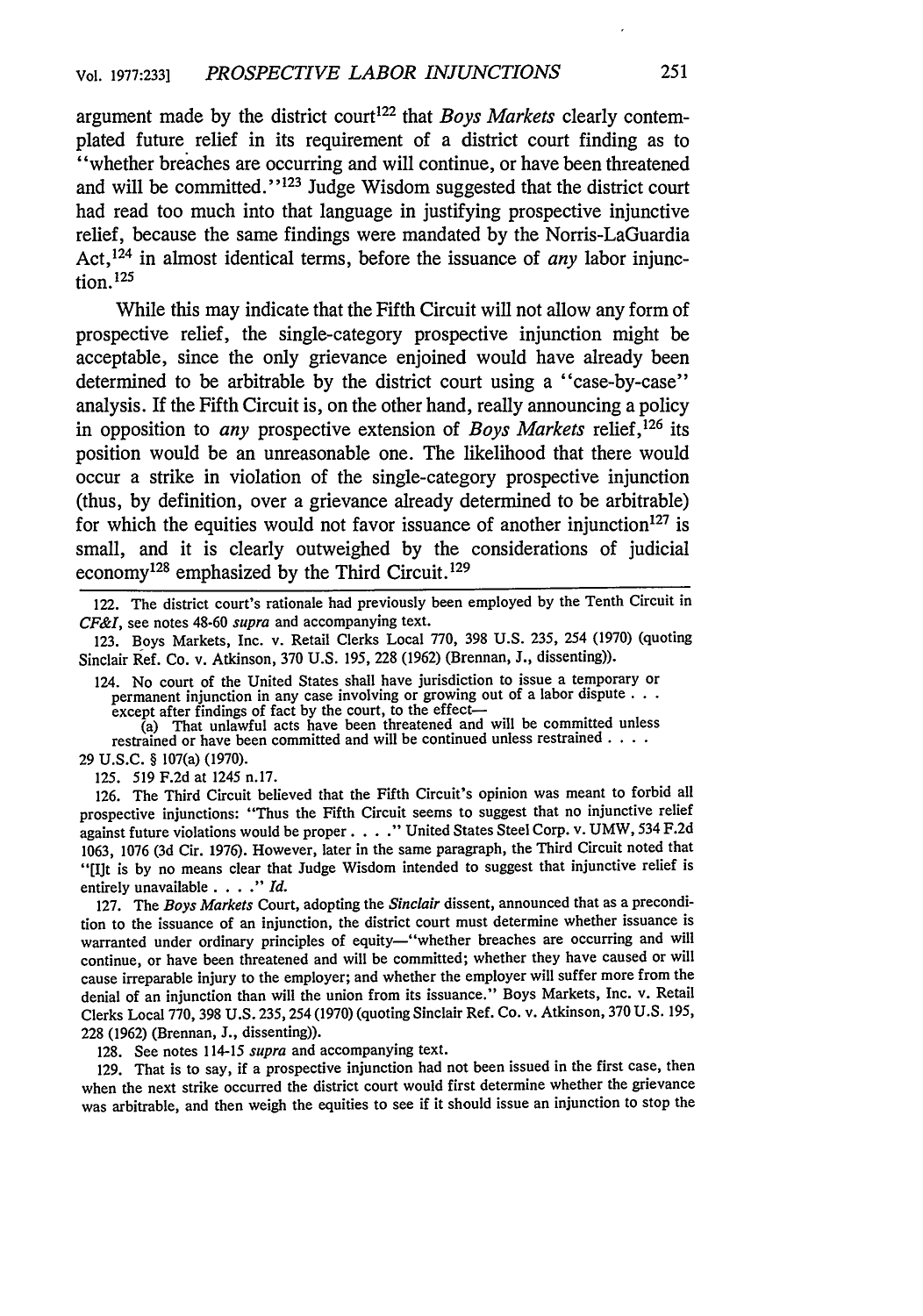*Diverse pattern of disputes.* The second hypothetical fact situation, in which a broad range of activity is sought to be enjoined, finds the circuits more evenly divided. The Seventh Circuit has taken the most liberal position toward persissible injunctive breadth in *Old Ben f. 130* The court's proposed guideline that injunctive breadth and past union misconduct are to be  $coterminous<sup>131</sup>$  suggests Seventh Circuit support for the issuance of broad injunctions directed at activities whose variety precludes categorization. The court, in fact, showed little concern for categorization and none at all for the issue of arbitrability.<sup>132</sup> Rather, it relied on the purely quantitative record of past union misconduct. 133 The court did not catalogue the grievances which precipitated the strikes, but noted that most were of minor dimension.<sup>134</sup>

The enormous range of injunctive proscriptions which the Seventh Circuit seemed to endorse should, perhaps, be reduced somewhat by considering the *Old Ben 1* decision in the context of *Old Ben I.* Although the court deleted the broad prospective provisions of the injunction in *Old Ben*  $I<sub>1</sub><sup>135</sup>$  it also declared that such relief would be appropriate under ccrtain circumstances-more specifically, if it should appear that "the Union is unwilling to accept the present adjudication with respect to its rights."<sup>136</sup> Thus, the *Old Ben II* opinion seems to derive a degree of legitimacy from the warning which the court issued to the union in *Old Ben I* in the process of accepting overbreadth claims with respect to the earlier injunction. Absent this prior "warning," it is not clear that the Seventh Circuit would have taken such a permissive position in the second case.

130. Old Ben Coal Corp. v. Local 1487 UMW, 500 F.2d 950 (7th Cir. 1974). The injunction enjoined all work stoppages and strikes resulting from the discharge of a particular employee or from any other differences or local trouble which the parties were obligated to arbitrate under the 1971 NBCWA. *Id.* at 951.

131. *Id.* at 953. The court cited *Boys Markets* as authority for an injunction drawn broadly enough to aid the arbitration process between the parties according to their contractual agreement. *Id.*

132. See note 98 *supra* and accompanying text.

133. The record revealed the most extensive history of strike activity of any of the cases considered herein. During the final year and a half of the 1968 NBCWA, the union was involved in fourteen work stoppages, resulting in a loss of fifty-five work days. 500 F.2d at 950. (The *Old Ben I* case dealt with an injunction issued during that sequence of work stoppages.) After the signing of the 1971 NBCWA, eleven more strikes occurred. *Id.* at 952.

134. *Id.*

135. Old Ben Coal Corp. v. Local 1487 UMW, 457 F.2d 162, 165 (7th Cir. 1972). See note 38 *supra* and accompanying text.

136. 457 F.2d at 165.

current strike. (This is nothing more than a straightforward application of *Boys Markets.)* But since the first issue (arbitrability) has already been decided for this type of grievance in the prior case, judicial economy and fairness to the plaintiff-employer demand that it not be re-litigated; as to the second issue, a weighing of the equities would almost always call for the court to issue the injunction. Therefore, nothing is gained by repeating the analysis each time an identical grievance occurs, and the Third Circuit's judicial economy rationale argues persuasively in favor of the issuance of a single-category prospective injunction in the first instance.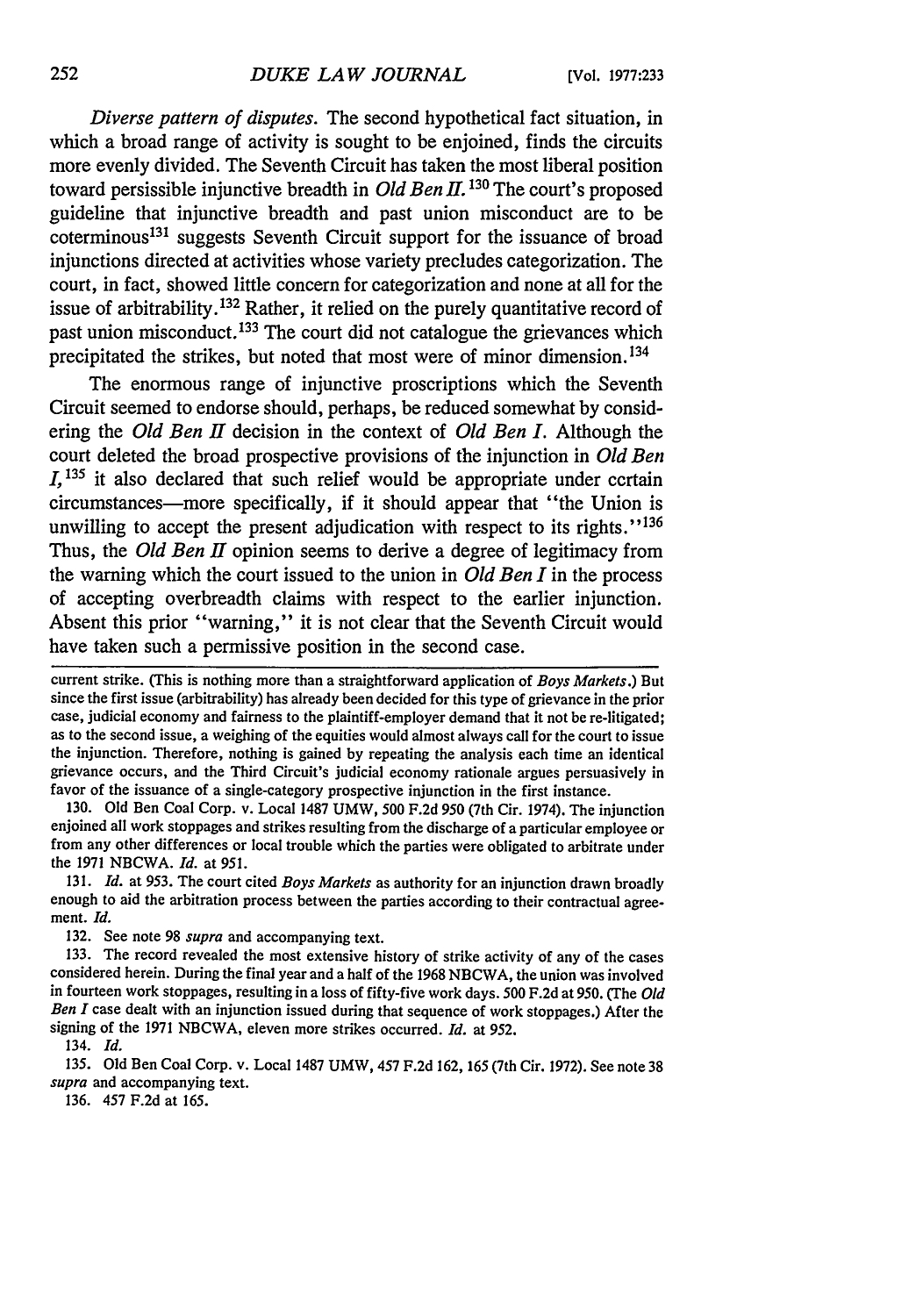The dimension of the injunctive order upheld in *CF&I137* indicates the Tenth Circuit's opposition to an injunction prohibiting virtually any illegal work stoppage. The history of work stoppages considered in *CF&I* encompassed a wide variety of arbitrable grievances,<sup>138</sup> yet the district court refrained from issuing a broad injunction framed in terms of an identified "pattern" of striking over every arbitrable grievance.<sup>139</sup> The district court instead isolated past work stoppages according to the subject of the grievances which precipitated them, and then determined which of the grievances were arbitrable and which were likely to recur.<sup>140</sup> Its injunction, limited to prohibiting strikes involving the three categories of grievances which were likely to recur unless enjoined, was upheld by the Tenth Circuit.

The Tenth Circuit's position regarding the posited hypothetical, however, cannot be predicted with certainty. Although the end product approved in *CF&I* was commendably precise and narrowly drawn, the *guidelines* enunciated by the court were less restrictively tailored, and in other circumstances might well serve as authority for broader injunctive relief. The court quoted the 1941 Supreme Court case of *NLRB v. Express Publishing Co.* <sup>141</sup> as the source of its standards for permissible injunctive breadth:

"The breadth of an order, like the injunction of a court, must depend upon the circumstances of each case, the purpose being to prevent violations, the threat of which in the future is indicated because of their similarity or relation to those unlawful acts the Board has found to have been committed by the employer in the past. . **.** .To justify an order restraining other violations it must appear that they bear some resemblance to that which the employer has committed *or that the danger of their commission in the future is to be* anticipated from the course of his conduct in the past."<sup>142</sup>

The *Express Publishing* standards do not confine the scope of the injunction

140. *Id.* at 172.

141. 312 U.S. 426 (1941). In *Express Publishing,* the Court reviewed a decision enforcing an NLRB order which required the employer to cease and desist from refusing to bargain collectively and, further, to cease and desist from interfering with employees in the exercise of their rights under section 7 of the NLRA, 29 U.S.C. § 157 (1970).

142. CF&I Steel Corp. v. UMW, 507 F.2d 170, 174 (10th Cir. 1974) (quoting NLRB v. Express Publishing Co., 312 U.S. 426, 436-37 (1941)) (emphasis added). While the language from *Express Publishing* is in reference to employer misconduct, it is clear that the Tenth Circuit was adopting this standard for judging the permissible breadth of injunctions aimed at union misconduct.

<sup>137.</sup> CF&I Steel Corp. v. UMW, 507 F.2d 170, 173 (10th Cir. 1974).

<sup>138.</sup> See text accompanying note 46 *supra.*

<sup>139.</sup> Although the injunctive relief was not drawn to encompass the entire record of past disputes, the Tenth Circuit recognized an "unlawful proclivity on the part of the Union to pursue a course of conduct in violation of the agreement of the parties and detrimental to the harmony of the relationship and the best interests of both labor and management." 507 F.2d at 176-77. Such misconduct, the court added, may properly be enjoined within "the limits found applicable." *Id.* at 177.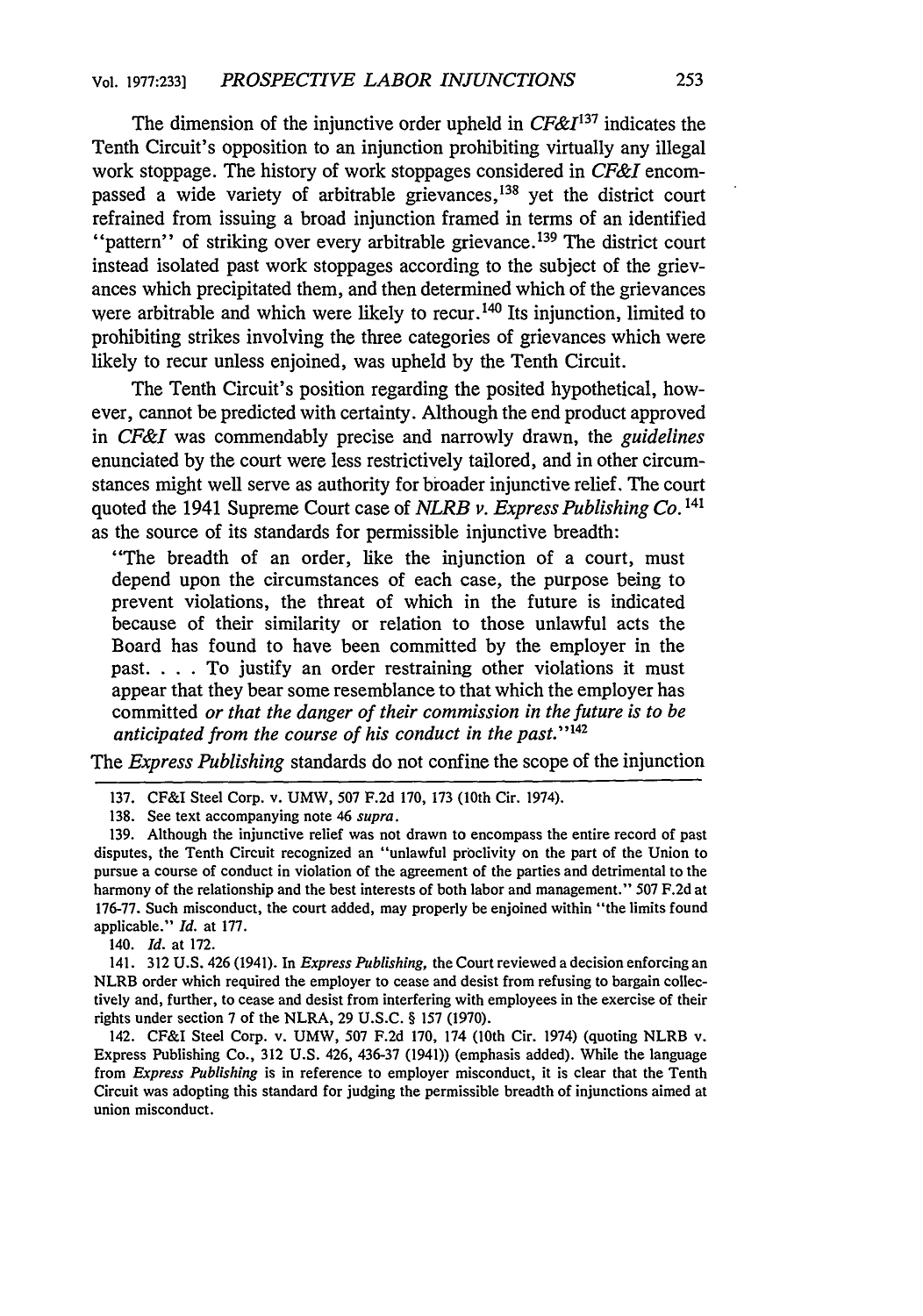to those specific categories of grievances which have caused strikes in the past and are likely to recur, but invite speculation as to different future disruptions predictable<sup>143</sup> and enjoinable solely because they may be "anticipated" from a prior pattern of conduct.

The *CF&I* court's citation of *Express Publishing* as authority for broad injunctions to curb a demonstrated unlawful proclivity to strike has rightfully been criticized by both the Fifth and Third Circuits. Both courts pointed out that *Express Publishing* was distinguishable on its facts from the situations which they faced, since the standards enunciated in that case dealt with a regulatory injunction procured by an administrative agency which had broad authority to enforce a statutory policy. A *Boys Markets* suit, on the other hand, is authorized by a narrow exception to a statutory *prohibition* against injunctive relief. <sup>144</sup>

By the generality of the language in its *U.S. Steel* opinion, the Third Circuit appears to have reserved the option to decide either way on the permissibility of broad injunctive relief where the range of past grievances defies categorization.<sup>145</sup> The court announced a position "somewhere between the extremes" suggested by the Fifth and Seventh Circuits, 146 but it

United States Steel Corp. v. UMW, 519 F.2d 1236, 1247 n.21 (5th Cir. 1975). *cert. denied,* 96 S. Ct. 3221 (1976):

The crucial difference, as we see it, between those cases *[Express Publishing* and similar cases], and *Boys Markets* cases is that the former are public law cases, illustrating broader authority accorded administrative schemes of regulation. . **. .** It must be remembered that a § 301 suit is a private contract action.

145. The ambiguity of Judge Gibbons' majority opinion in *U.S. Steel* (3d Cir.) is illustrated by the concurring opinion of Judge Rosenn, who believed that Judge Gibbons' opinion did not deny "the power of a district court to issue an injunction framed in the language of the arbitration clause of a collective bargaining agreement, broadly prohibiting strikes over any arbitrable grievance, where the facts before the court justify such an injunction." 534 F.2d at 1081. Rather, Judge Rosenn understood "Judge Gibbons to state only that the broad injunction here was not warranted by the evidence before the district court." *Id.* The problem was that the evidence before the district court showed only three strikes over arbitrable grievances, and while the district court took judicial notice of four other stoppages, it did not determine whether those violations either were likely to recur or indicated a pattern from which it could be inferred that different violations would occur. *Id.* at 1082.

146. The Third Circuit reviewed the treatment of prospective *Boys Markets* relief by the other circuits, *id.* at 1075-77, and summarized: "[T]he Fifth Circuit seems to suggest that no injunctive relief against future violations would be proper, the Tenth Circuit holds that a prospective injunction against specifically identified types of future violations which have in

<sup>143.</sup> The problems of predictability in a case where prospective injunctive relief is sought are enormous in and of themselves. The court must not only decide that, based on past conduct, a recurrence of a dispute is likely and that irreparable damage will occur in the future if the injunction is denied; it must also conclude that in each future violation, the employer would suffer more by denial of injunctive relief than would the union by its issuance.

<sup>144.</sup> United States Steel Corp. v. UMW, 534 F.2d 1063, 1076 (3d Cir. 1976): *[Express Publishing)* lends no support for a § 301 injunction, for it involves a suit **by** <sup>a</sup> governmental agency to enforce a statutory policy, in which injunctive relief is expressly authorized by statute. In contrast, a *Boys Markets* suit is a private contract action which is a narrow exception to the statutory prohibition against injunctive relief.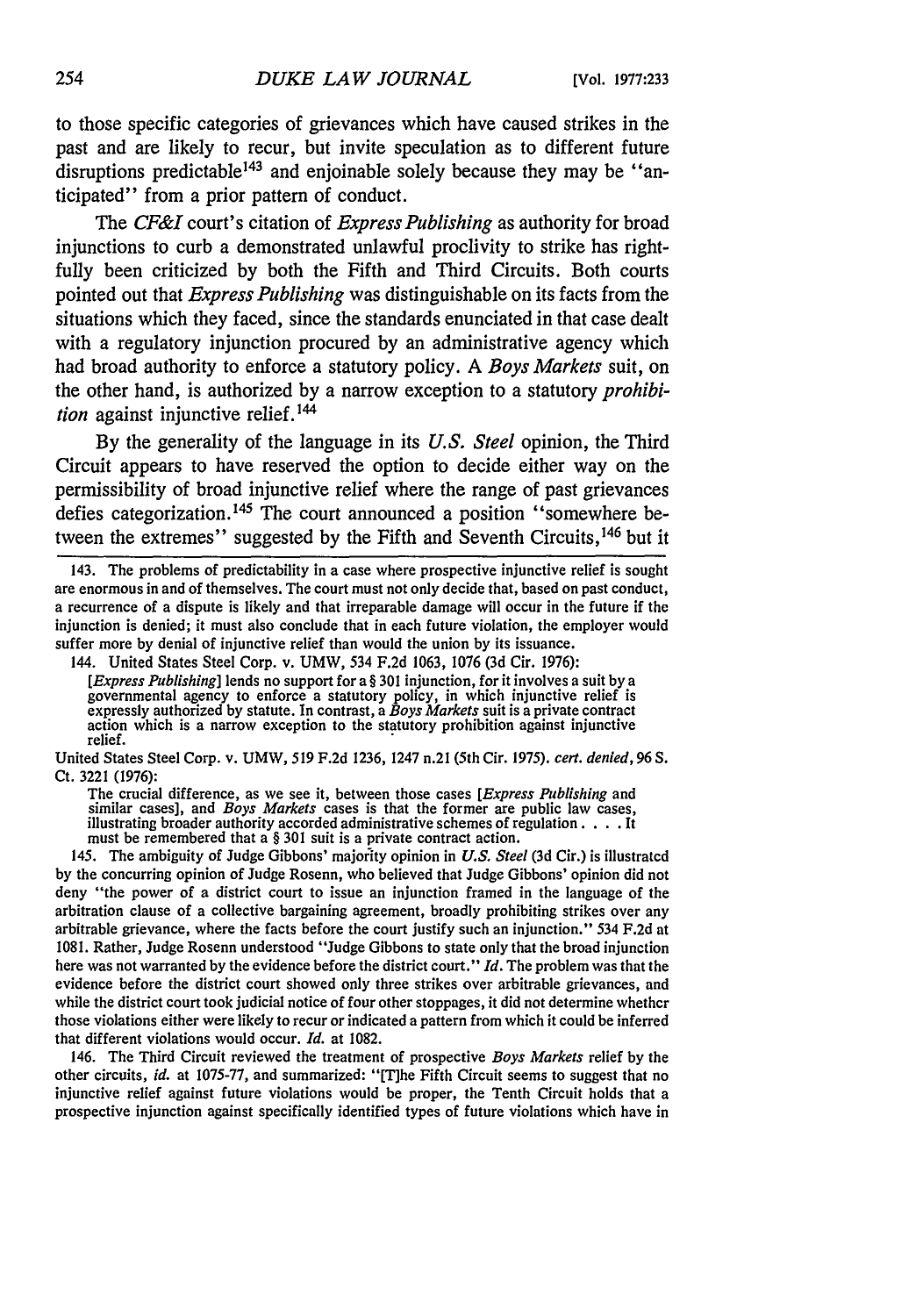failed specifically to ally itself with the position of the Tenth Circuit in *CF&I.* Although the court recognized the need for ad hoc adjudication "relating the violation to the contract,"<sup>147</sup> Judge Gibbons apparently did not deem case-by-case adjudication of arbitrability to be essential.

The Third Circuit endorsed an extension of the injunction before it to include "a pattern of conduct which results in repeated and similar violations,"<sup>148</sup> but the court provided no definition of  $\cdot \cdot$ similarity."<sup>149</sup> If "similar" is defined narrowly to include only grievances in the same category as those which have already occurred, then the most extensive injunction which it would approve might be no broader than the order approved in *CF&I;* however, if it is defined in terms of the illegality of the activity alone—as part of a "chronic pattern of continuing mischief"  $150$ —then the court would apparently ratify an injunctive decree fully as broad in scope as that endorsed in  $Old$  Ben  $H$ , provided only that the district court made the appropriate findings. There is evidence in Judge Gibbons' opinion to indicate that the court was adopting the more permissive approach. In his guidelines to the district court, 151 Judge Gibbons suggested that where the appropriate findings of fact were made, an injunction might be issued to prevent prior violations which were likely to recur *or* to prevent *"new and different kinds* of violations which [might] be expected to occur in the future."<sup>152</sup> This may, however, mean no more than that future violations of a new and different kind may be enjoined if they are sufficiently foreseeable as to be categorizable, but that injunctions forbidding *all* future strikes would be too broad to be approved.

Judge Rosenn, in his concurring opinion, stated very clearly that he would allow the district court to issue a broad injunction, framed in the language of the contract, if the union manifested "a proclivity to strike over every arbitrable grievance **. .** .[and] the grounds for future strikes cannot be adequately forecast . **. .** . **',1s3** Judge Rosenn believed that the majority opinion had not rejected this approach, 154 but it is not at all clear that Judge Gibbons had accepted it. Both the majority opinion and Judge Rosenn's concurrence would agree that where the union's misconduct was categor-

154. See note 145 *supra.*

the past occurred is proper, and the Seventh Circuit holds that an injunction as broad as the contract is permitted." *Id.* at 1077. The Third Circuit declared its intention to follow a course "somewhere between the extremes." *Id.*

<sup>147.</sup> *Id.*

<sup>148.</sup> *Id.*

<sup>149.</sup> The same problem, with the same two possible interpretations, arises when one attempts to determine what the court meant by a "pattern of ongoing activity." *Id.*

<sup>150.</sup> *Id.*

<sup>151.</sup> See note 64 *supra.*

<sup>152. 534</sup> F.2d at 1077.

<sup>153.</sup> *Id.* at 1082 (Rosenn, J., concurring). *See also id.* at 1081 n.7.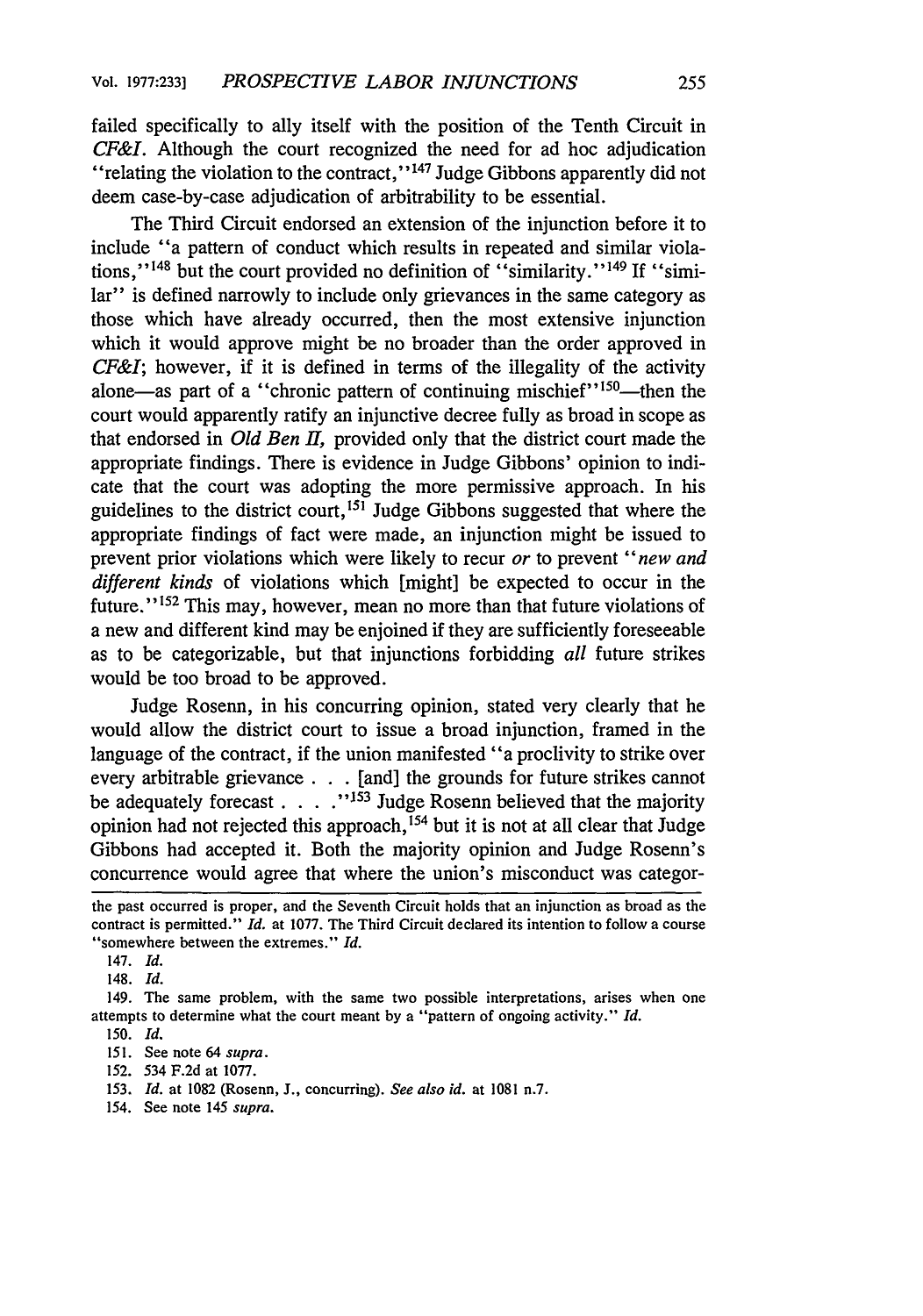izable, the injunction *must* be limited to enjoin only those categories of grievances; 155 where the union's misconduct was not categorizable, however, it remains unclear whether the Third Circuit would permit a broad injunction.

The Ninth Circuit was not required to formulate a policy on injunctive breadth where the range of past grievances prevents categorization, for the record in *Donovan* presented only a single dispute. The question therefore remains open in the Ninth Circuit. However, the court's reaction to the district court's attempt to make the injunction effective against further illegal disruptions of any origin<sup>156</sup> suggests Ninth Circuit opposition to injunctions as broad as that hypothesized.

There can be little doubt, of course, that the Fifth Circuit would actively oppose the broad injunctive relief suggested by the second hypothetical, <sup>157</sup> given its demand for case-by-case adjudication of the arbitrability of the subject of dispute.<sup>158</sup> The argument for individual analysis of underlying grievances is a compelling one. The exception to Norris-LaGuardia restraints pioneered by *Boys Markets* is invoked not by the occurrence of a strike, but by the contravention of the public policy favoring arbitration-a contravention which presupposes actual arbitrability of the underlying dispute.<sup>159</sup> Therefore, a court should not issue an injunction, the breadth of which implies a prediction that all future grievances will be arbitrable; nor should the court require a union with a grievance of questionable arbitrability to postpone its strike, on pain of contempt, while eliciting a judicial determination of arbitrability.

The determination of the correct approach to the breadth of prospective injunctions, as an attempted widening of the crack opened by *Boys Markets* in Norris-LaGuardia's anti-injunctive policy, must be reached through the channels of accommodation endorsed in that decision.<sup>160</sup> Justice Brennan proposed that the anti-injunctive provisions of Norris-LaGuardia be accommodated only in circumstances in which compliance with the restrictions was not vital to the achievement of Norris-LaGuardia objectives.<sup>161</sup> When

157. Indeed, the *U.S. Steel* (5th Cir.) opinion can be read as forbidding *all* prospective *Boys Markets* relief, even where the union's misconduct is clearly categorizable. See notes 119-27 *supra* and accompanying text.

158. *See* United States Steel Corp. v. UMW, 519 F.2d 1236, 1245 (5th Cir. 1975), *cert. denied,* 96 S. Ct. 3221 (1976).

159. *See* Buffalo Forge Co. v. United Steelworkers, 96 S. Ct. 3141 (1976), discussed at note 33 supra.

160. See notes 28-29 *supra* and accompanying text.

161. Sinclair Ref. Co. v. Atkinson, 370 U.S. 195, 225 (1962) (Brennan, J., dissenting). *See also* Boys Markets, Inc. v. Retail Clerks Local 770, 398 U.S. 235, 253 (1970). The *Boys Markets* demand for present injunctive relief entailed no debasement of those objectives; because of the

*<sup>155.</sup> See* 534 F.2d at 1077 (majority opinion); *id.* at 1082 (Rosenn, J., concurring).

*<sup>156.</sup> See* Donovan Constr. Co. v. Construction Laborers Local 383, 533 F.2d 481, 485-86 (9th Cir. 1976).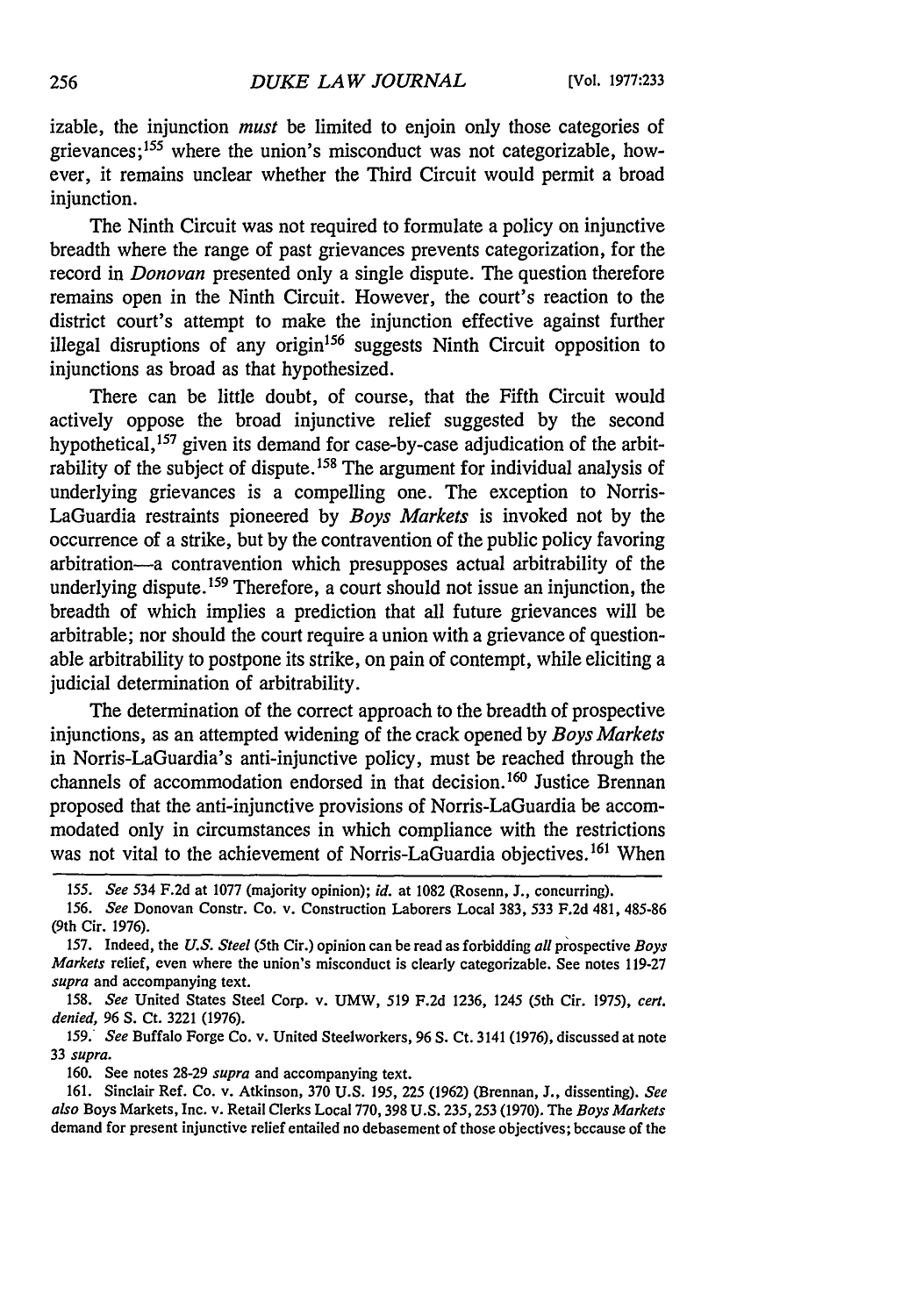injunctive relief is given prospective instead of present application, the balance struck in *Boys Markets* may be shifted. Where prospectively applied injunctive relief surpasses mere assurance of union compliance with contractual duties and subjects unions to broad and indefinite restraints, the objectives of Norris-LaGuardia are frustrated far more than the proarbitration policy of section 301 is advanced. The correct measure of accommodation, then, is to permit prospective *Boys Markets* injunctions, but only where the injunction addresses specific categories of grievances; broad injunctions, prohibiting all future strikes over any grievance, are incompatible with the objectives of Norris-LaGuardia and should not be allowed.

#### **CONCLUSION**

The dominant import of the Norris-LaGuardia Act is that the judiciary must refrain from intervening in private contract disputes between management and labor by means of injunctive relief. The subsequent evolution of a strong governmental preference for arbitration legitimized a narrow exception and a limited measure of interference. Extension of this narrow exception to regulate future disputes-depending on the degree and nature of controls to which the extension is subject—may engender either a reasonable compromise, accomplished without substantially increasing the measure of interference, or a devastating impediment to the objectives of the Norris-LaGuardia Act.

The dangers inherent in prospective application of *Boys Markets* injunctive relief can be averted by applying a rigid standard of scrutiny to such injunctive decrees. The commands of specificity of section 9 of Norris-LaGuardia and Rule 65(d) of the Federal Rules of Civil Procedure must be closely adhered to without deviation for any purpose. The order must state precisely what conduct the court forbids, avoiding nebulous and ambiguous terms such as "similar" or "other arbitrable" disputes or "ongoing patterns of conduct," for "[t]he most fundamental postulates of our legal order forbid the imposition of a penalty for disobeying a command that defies comprehension." 162 Overbreadth can be most effectively avoided by following the procedure suggested in *Donovan:* the court may issue an injunction broad enough to encompass only recurring disruption over those particular grievances which could presently have been enjoined on the basis

<sup>&</sup>quot;quid pro quo" in the contractual arrangement, 398 U.S. at **252-53,** each party surrendered an economic weapon of supposedly equal importance. See notes 23-24 *supra* and accompanying text. *But see* A. **GOLDMAN,** *supra* note 7, at 109 (arguing that the basic notion of "trade-off" in the contractual arrangement is itself a faulty one, for the employer is often equally anxious to arbitrate).

<sup>162.</sup> International Longshoremen's Ass'n v. Philadelphia Marine Trade Ass'n, 398 U.S 64, 76 (1967).